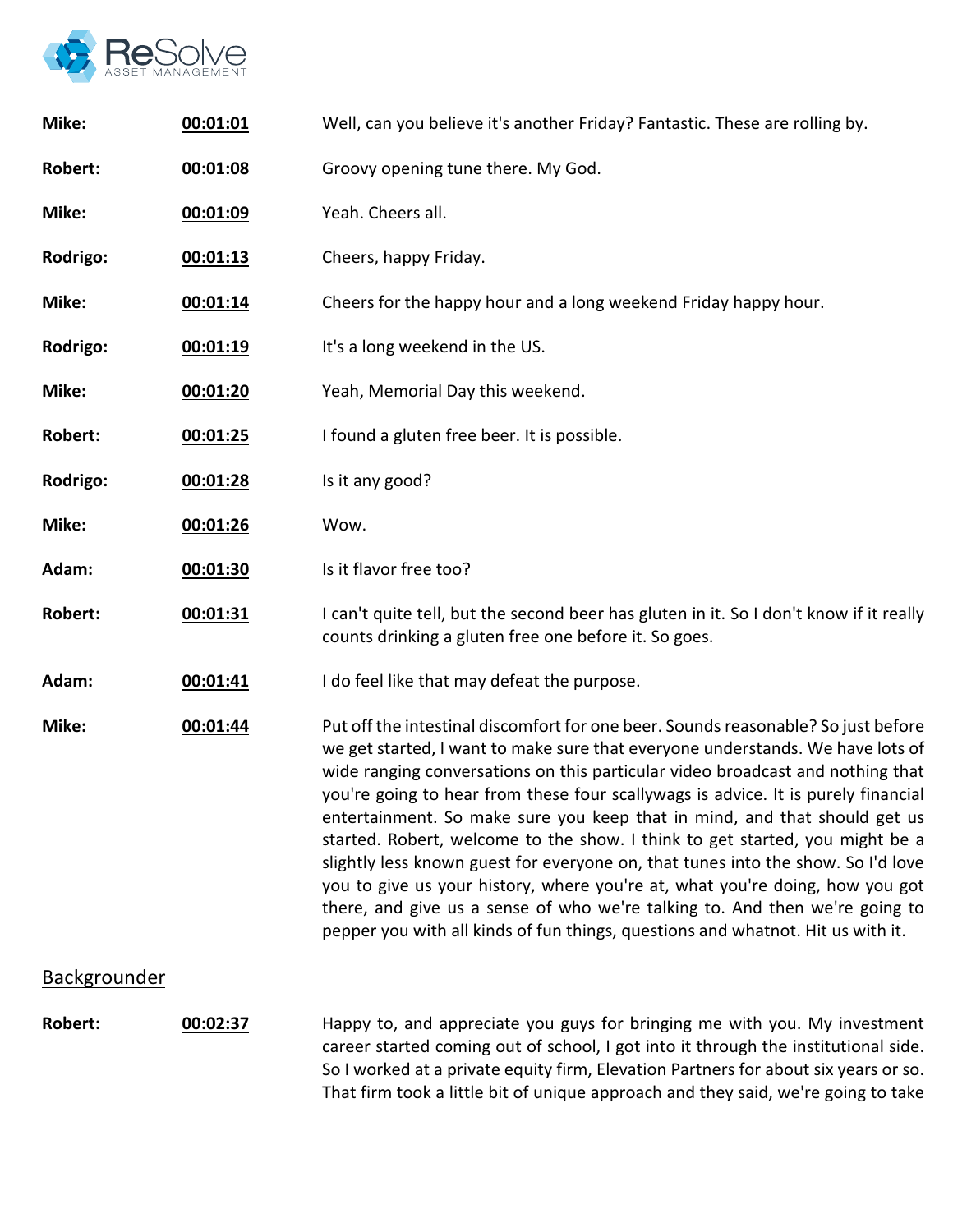

guys out of private equity, and we're going to take guys that are operators, and we're going to put them together, they're going to be equal partners running a private equity firm, and we're specifically going to go and invest in media companies whose business models are being upended by the web.

And the original idea was, well, let's take really big brands like Forbes, so we bought half of Forbes, and then let's turn them from a legacy magazine company into the number one online destination for everything financial and business news. That turned out to be an incredibly difficult investment thesis to actually execute. But while we were doing that, we learned that there were a number of new media business models forming around the web and we could just invest in these pure play new businesses as opposed to trying to turn the old ones around. So we ended up investing in companies like Yelp, we were early investors in Facebook and that ended up being a very good outcome for the firm.

After that, I spent a couple of years at a long/short hedge fund. What was cool is a lot of the companies we've been studying privately at Elevation were then coming into the public market. So that was, the first half of my career was everything was institutionally related. After that, one of the early insights I had was I was sort of envious of the operating partners at Elevation. You had guys from Apple, from Electronic Arts, Bono fromU2, who is as good of a businessman as he is a singer. And I looked at that and said, well, gosh, how can I get the operator experience so I can be both the investor and the operator sitting at that table one day.

And I was fortunate where a good friend and colleague of mine from Elevation, Michael Preysman started this company Everlane. This was back in 2010. This was before even Instagram was acquired by Facebook, to give you some sense of where the early DTC, direct consumer brands were starting to think about how to position themselves. So when Everlane was founded, e-commerce on the web was already really efficient. You had Amazon, you had eBay or Craigslist. So if you knew what you were going to buy, there was a low price and fast shipping available to get it. But if you didn't know what you were going to buy, that more curated boutique experience of going into premium stores, this works particularly well in fashion retail, that part hadn't yet really been figured out online. So Everlane was formed with the concept of how do we create a store that is inspiring where we help people find the products that they're going to buy, that they didn't even necessarily have an intention of purchasing when they came in here.

And along the way, we ended up building really the modern version of J.Crew. And the reason we were able to do that was because Gap and J.Crew were sitting there with thousands of stores, with tons of debt, and they were treating the internet like an outlet store and we did the opposite. We said hold on, the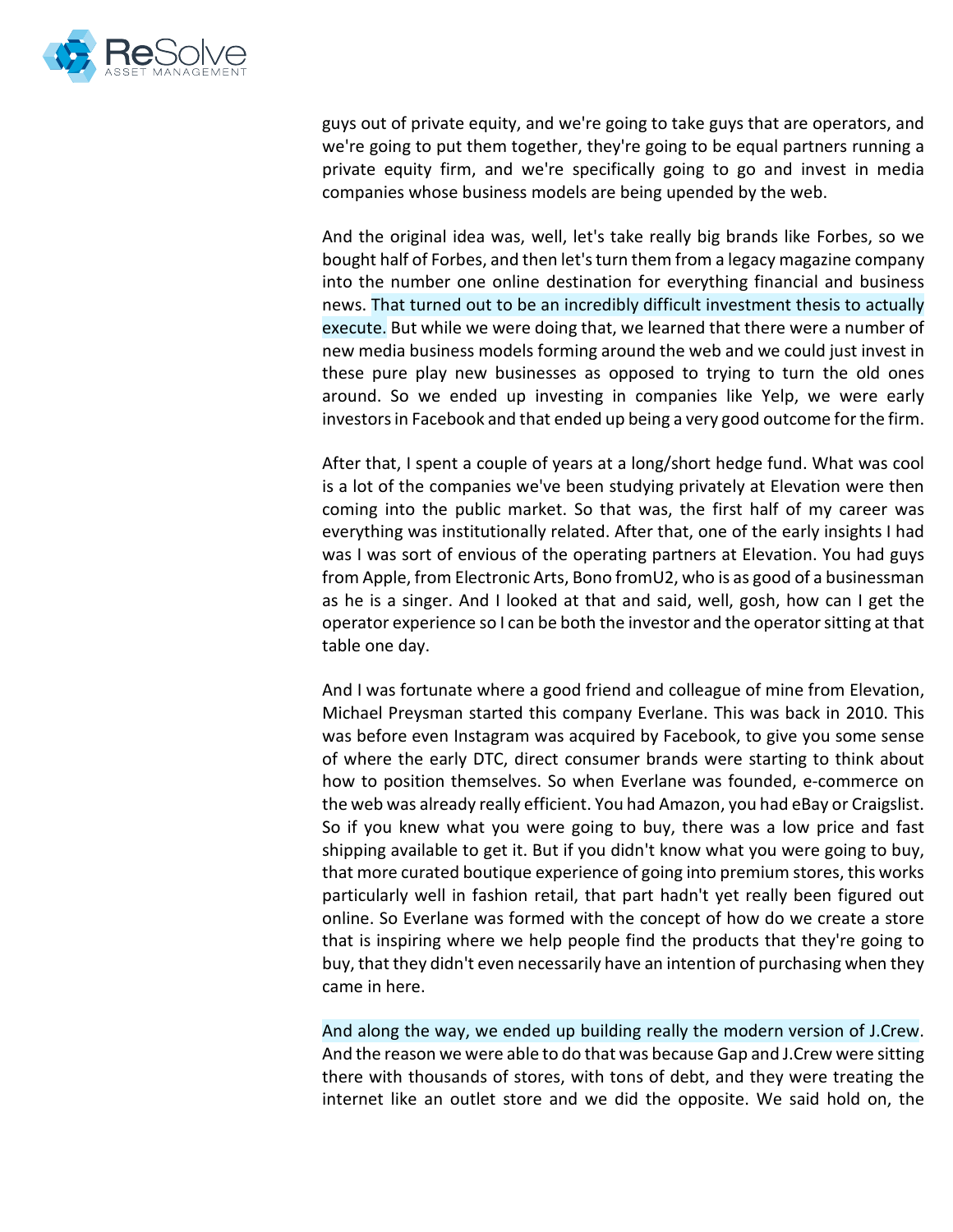

website is the very first place customers are interacting with you. That should be your most premium product, your most premium customer experience, not an afterthought liquidation channel for all the stores that you're operating. And so we were able to build this brand Everlane completely online and a couple 100 million dollars in revenue later, the brand was then big enough to start opening physical stores. So we radically had completed the full circle. And so I stepped away there a couple of years ago and in finding my way back into investment management I was really curious about finding an opportunity to build a company, as opposed to an opportunity simply to manage money. And this I'm sure we'll speak a good bit about.

## Mutual Funds vs ETFs

But I was really fascinated by this question of why hasn't every single mutual fund converted it's fund into an ETF. It's more liquid, it's more tax efficient and they can probably charge a lower price to all their investors. And if all of them should be doing it, but none of them are doing I,. something's going on. And what I've found so far is that the average mutual fund has seven or eight different share classes attached to it. Each one of those share classes has a different price or fee structure. And they're able to discriminate, based off of the investor they're selling that fund into whether it's a school, an individual, a financial advisor, and charge them a different fee. And that price discrimination gets them that extra 20 bips or so of margin that flows through their income statement and drives their operating margins. Because if they were to take that fund and make that same fund available as an ETF and they'd have to price it the lowest common denominator, well, all those investors would just say, what do I need this exotic mutual fund class for, I can just pull the ETF version of this and we'd all be better.

So I was seeing the Gap, J.Crew story play out all over again, where they're not treating the modern vehicle as the premium vehicle. And what that does is it creates a vacuum in the marketplace for new brands to form. And so that's what I'm trying to do with Upholdings, which is really to be a pure play actively managed ETF company. And we've only got one today, Compound Kings, and we're only going to have one for the foreseeable future because we're a small company. So all of our resources that we poured into picking the best stocks and managing that portfolio really well. I don't believe we're going to be the only folks doing this. Other people are going to come just like we saw in the direct consumer expansion over the last decade on the, in fashion lifestyle. But I'm excited to hopefully play a big part of that tidal wave and renaissance of actively managed product over the next decade.

**Rodrigo: 00:08:52** Rob, just before we get into the product, and how you think about concentration and all that fun stuff. I want to ask you a question about the cost of an ETF. You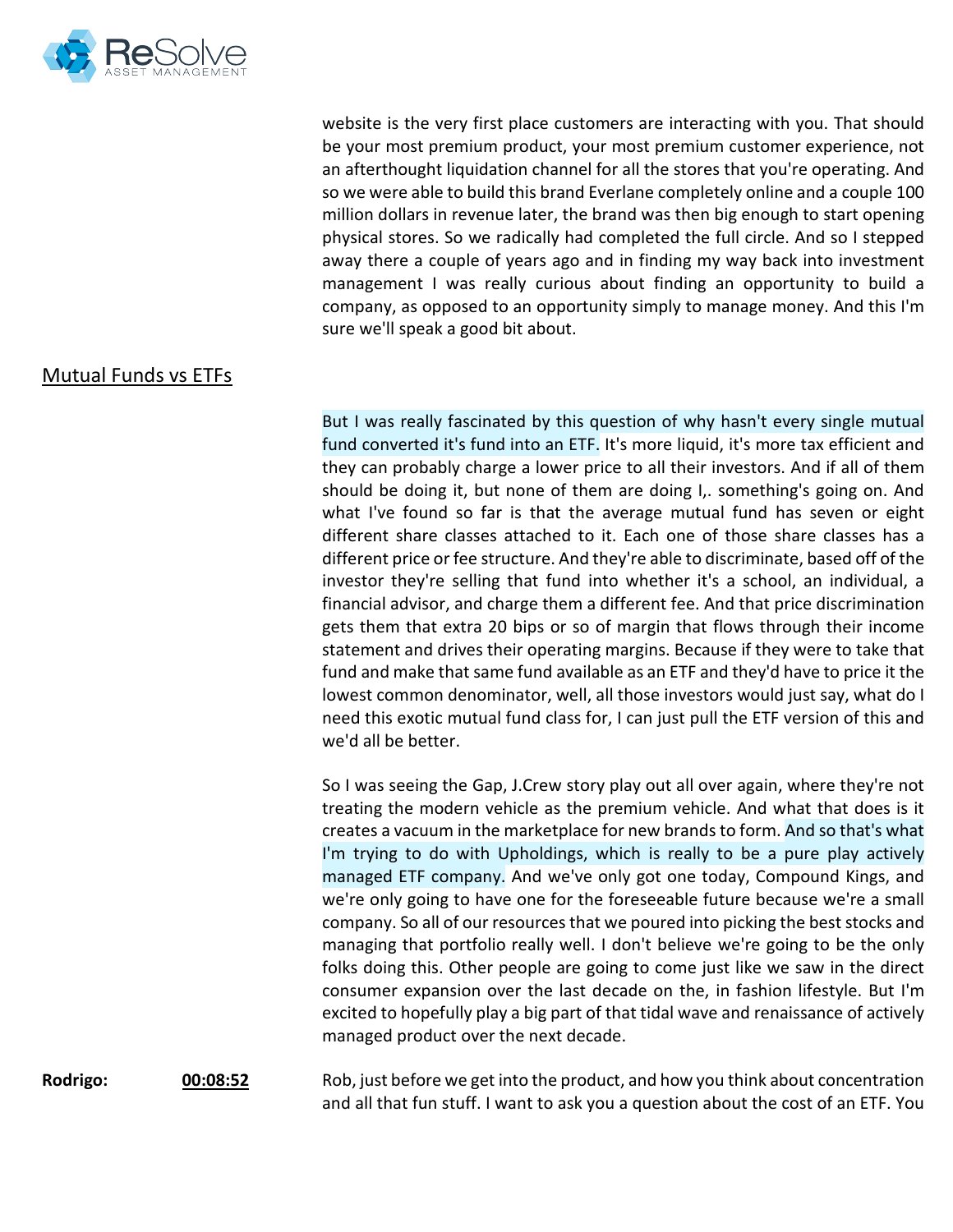

said something that has always been curious for me, this idea that ETFs cost less to run than a mutual fund. It doesn't seem to me that it should in any way. We've looked at structures before, running an ETF is pretty expensive, and it seems to be just as expensive as mutual funds. The only difference is that for some reason from doing what has been done in the past, mutual funds charge more than ETFs. And if you run an ETF you can't charge more than 60 bips. Why is it cheaper if in fact it is, or is it just pricing cheaper for culture?

**Robert: <b>00:09:42** Well, I think it's scale. Look, if you're going to run smaller fund strategies that have caps on them, but I completely understand why you use a mutual fund or an interval fund to do that because you can keep the capital capped and as you pointed out, it's easier to be more exotic and potentially manager aligned, with the fee structure. But at scale, my profit from having worked with all the potential investors. So I was running a hedge fund for a couple of years and I'll give a little background of how I got here and then I'll get to the answer of what do I see on the operating expense side for an ETF or mutual fund.

> After I left Everlane a couple of nice friends said, Robert, that was that was really cool how you helped allocate capital for a young growth company, you've invested in other companies in the past, can you do cool investing stuff for us. And the easiest and lowest cost way to start managing money for other people is to open a hedge fund. It's unregulated, it's very relatively low overhead from a legal standpoint, the challenge is you can only have accredited investors. So everyone's got to be rich already. And so this was something I started doing, I was doing it for five to 10 people. Right after I got past person number 10 I took the same 30-page subscription agreement, I took the 50 page LLC operating agreement, I put the pages in front of the investor and I said, these are all the things you're supposed to read here, the things that are really important. And they're like, Robert, I'm not going to read any of this. I'd like to just invest with you. And I was, that was one of my moments where I was like, you know what, they're absolutely right. We have the internet, why is this the process?

> So that's what started me down the trail of there's opportunities to register this as a 40 Act fund. And I can do it as a mutual fund, I can do it as an interval fund, I could do it as an ETF. And so I talked to the intermediaries that you'd have to talk to register it as a mutual fund and distribute as such. And if you look at the gross margin structures of Artisan or T. Rowe, these are all public companies today, they have 60 to 70% gross margin where they run their funds. And the math that I was getting from quotes of the service providers that as we scale kind of showed me the same thing, where as I grow my long term gross margin would get to mid 60s or something like that. Starting around the time you get to about a billion dollars in capital under management.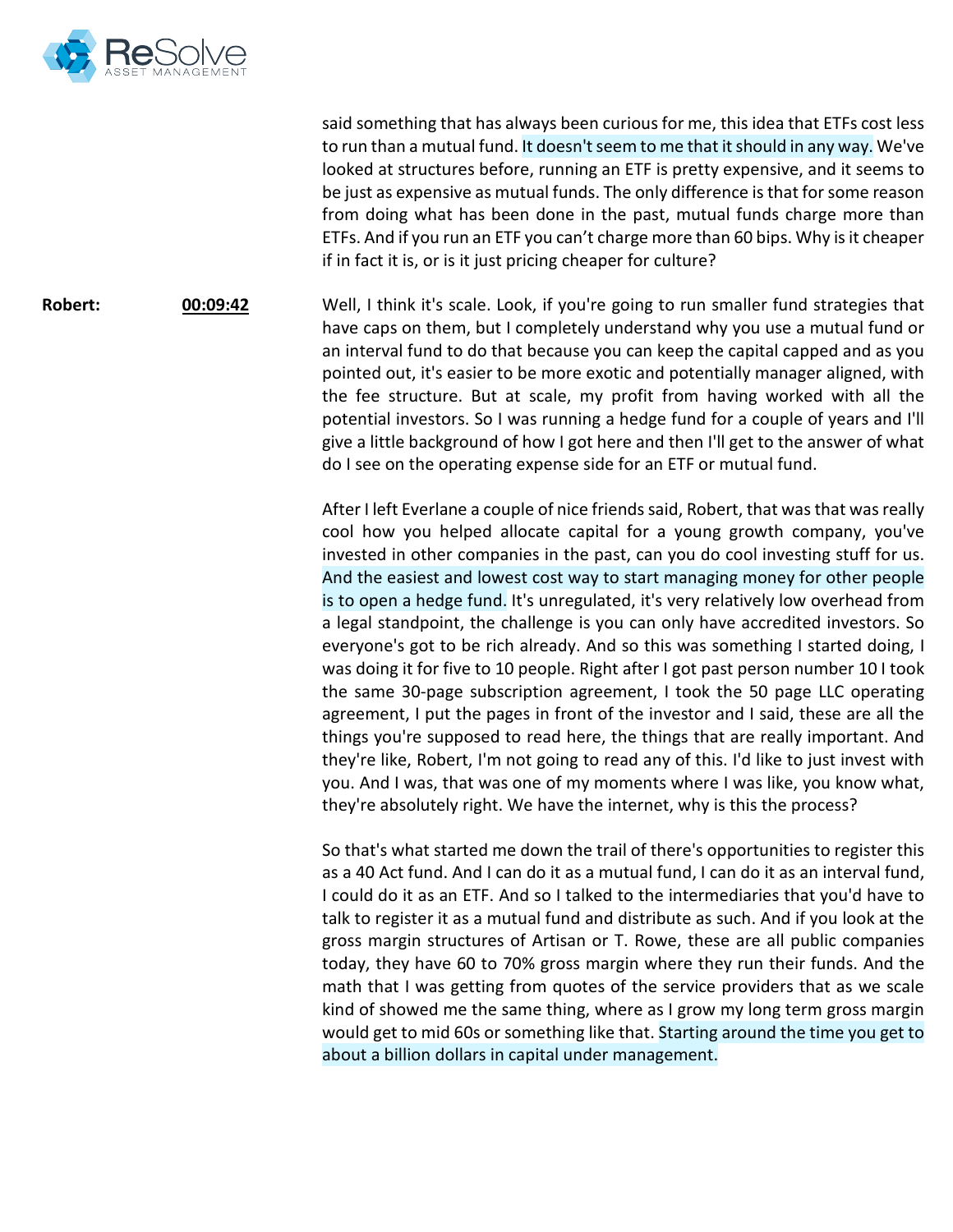

And now on the ETF side, a brief sort of side story, and again, I'm sure this is well trod and precise research for a lot of your community, is a lot of a lot of the pioneers and the cowboys, five to 10 years ago opened up their first ETFs. And I'll use the guys at Alpha Architect that even introduced all of us, they were cowboys. Coming out with ETFs before it was known, that could be a way to really grow assets under management. And they did a great job. They got there with a handful of funds that they have, and they got to a certain size and they said, we can keep growing our funds or hang on a second, we have this regulatory infrastructure that we built that would allow someone else to run their ETF on our original investment.

And I think one of the big differences in the ETF world versus the mutual fund world is this army of cowboys that have gone out there and built these very robust regulatory operations and trading platforms, are competing with each other, they're experiencing their own economies of scale. And when I look at building the same ETF and getting to that magical billion dollars of assets under management, the gross margin is like 80 to 90%.

So you're looking at 10 to 15 bips of pickup from operating an ETF at scale. Presumably there continues to be improvements to that scale as the whole industry continues to evolve. And if you're pitching that up against a mutual fund as we talked about at the beginning, the challenge of the mutual funds hedge is they are price discriminating to get themselves closer to 80 bips and I look at that and say, well, I can charge 60 bips and still ultimately get to a 15 to 20 point operating margin long term, knowing how much leverage there is at the gross margin level. We're getting a little into the income statement here, but that's my experience so far.

**Rodrigo: 00:14:16** No, that's useful.

## Upholdings and Compound Kings

| Mike:   | 00:14:20 | And so Compound Kings, I guess is then an ETF by Upholdings. Could you explain<br>that, since we're in the structure rabbit hole? Because it's a little bit confusing<br>for me. Let's just tie that down that quick?                                                                                                     |
|---------|----------|---------------------------------------------------------------------------------------------------------------------------------------------------------------------------------------------------------------------------------------------------------------------------------------------------------------------------|
| Robert: | 00:14:48 | Upholdings, we're a federally registered investment advisor. I'm sure much like<br>ReSolve. Upholdings is the brand. Upholdings is the powerhouse of doing<br>enormous amounts of research and picking individual stocks that we think can<br>outperform the S&P 500. That's what Upholdings' responsibility is. Compound |
|         |          | Kings is today, the sole vehicle through which to access the stock picking and<br>research of the Upholdings house.                                                                                                                                                                                                       |
| Mike:   | 00:15:23 | Got it.                                                                                                                                                                                                                                                                                                                   |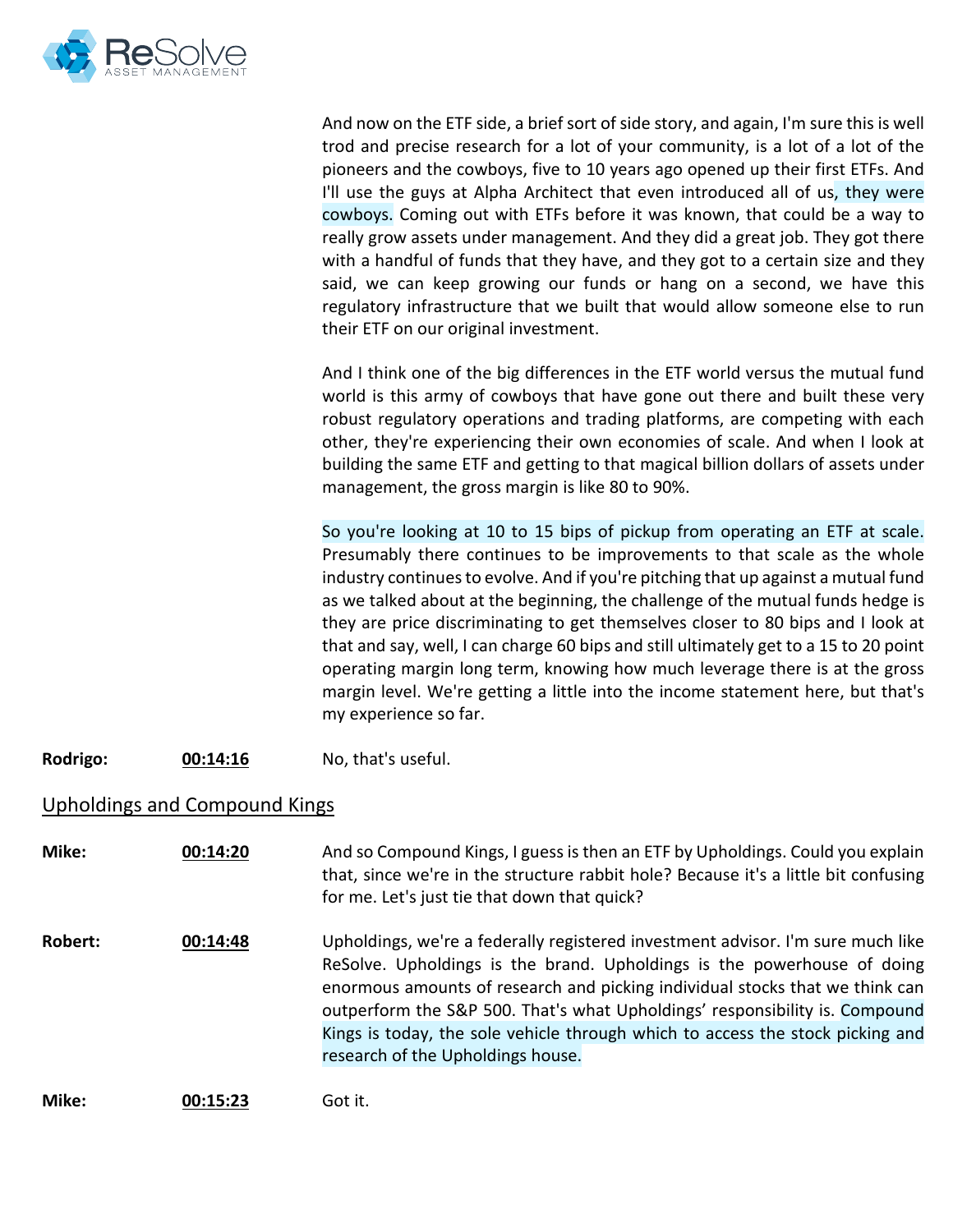

| <b>Robert:</b> | 00:15:25 | As you pointed out, I'm the young entrepreneur that's sitting here banging the<br>ETF drum crazily, and it's possible that I'm going to get in this business and 10<br>years later I'm going to have a private fund, ETF, a mutual fund, an interval fund.<br>I'd like to believe that everything can be done with ETFs, but I'm not so closed<br>minded to know that I'm going to learn a bunch of things along the way.                                                                                                                                                                                                                                                                                                                                                                                                                                                                                                                                                                                                                                                                                                                      |
|----------------|----------|------------------------------------------------------------------------------------------------------------------------------------------------------------------------------------------------------------------------------------------------------------------------------------------------------------------------------------------------------------------------------------------------------------------------------------------------------------------------------------------------------------------------------------------------------------------------------------------------------------------------------------------------------------------------------------------------------------------------------------------------------------------------------------------------------------------------------------------------------------------------------------------------------------------------------------------------------------------------------------------------------------------------------------------------------------------------------------------------------------------------------------------------|
| Mike:          | 00:15:48 | I wonder if at some point that's all going to move to some blockchain type fund<br>management as well.                                                                                                                                                                                                                                                                                                                                                                                                                                                                                                                                                                                                                                                                                                                                                                                                                                                                                                                                                                                                                                         |
| <b>Robert:</b> | 00:15:57 | Hopefully. We're talking, you talk about being liquid. Right now, every ETF it's<br>constrained to a country, it's constrained to market hours, I would love my fund<br>to be unconstrained to hours, unconstrained to geography. I guarantee you,<br>every CFO of a publicly listed company would love to have themselves globally<br>listed at anytime. You talk about improving your liquidity. That would be<br>something. Look what's happening right now between China and the US and<br>these Chinese listed securities that are like, I don't know, the US has been<br>confusing, let's do a listing in Hong Kong, let's do a listing in Shanghai and we'll<br>do a listing in London. That stuff is absolutely going to be relics when securities<br>are trading on blockchain.                                                                                                                                                                                                                                                                                                                                                       |
| Mike:          | 00:16:43 | Yeah, agreed. I'm not going to go down that rabbit hole anymore because I want<br>to jump into, I want to get into the investing nuts and bolts of the Cantwell brain.<br>The concentration versus diversity, the reason for it, why it's so important today,<br>why it's much more important today than in the past and how you view that and<br>maybe how you are walking through the screening process to boil those ideas<br>that boil the ocean down to a reasonable set of ideas, that you think are<br>meaningful.                                                                                                                                                                                                                                                                                                                                                                                                                                                                                                                                                                                                                      |
| <b>Robert:</b> | 00:17:19 | Yep, sure. I'll start with the simplest stuff, which is you want to pick industries<br>that have some good secular tailwinds behind them, in which you see companies<br>grabbing large chunks of market share. Going very far back, there's a very high<br>correlation between the amount of market share you have and the level of<br>operating margins you're able to sustain over long periods of time. So I'd say at<br>a high level we start there. And so what that means is you're looking at<br>businesses that have very large end markets, and there's a lot of companies in<br>the US that serve both the US and the rest of the world, and there's a lot of<br>companies in China that serve primarily China and do a little bit outside of there.<br>But those are the two largest end markets that we currently seem to have access<br>to. And sometimes we'll take a peek at growth companies in South Korea or in<br>South America. But usually we fail to see those technologies do well outside of<br>their own borders. So they're a little bit less interesting to us because it's<br>constrained, it's not unconstrained. |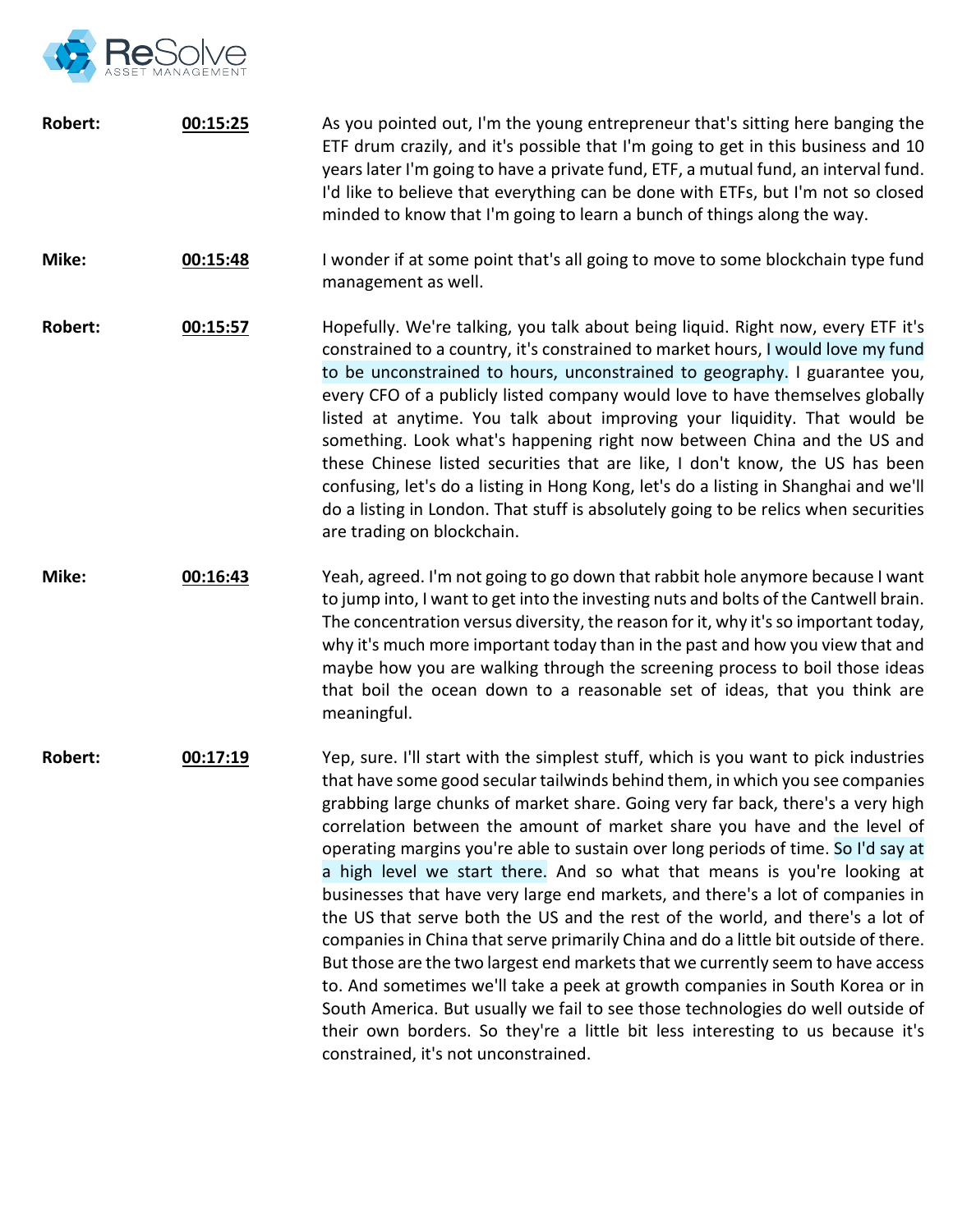

|                          |          | Beneath that, you then want to know that you've got a business model that can<br>generate cash. And when you're investing in companies sometimes that are pre<br>public, but late stage private or recently public, it's a very dynamic time for a<br>business. Often, they'll be profitable, certainly profitable growth, usually<br>profitable after subtracting their marketing expenses. But after you take out<br>R&D, and  and everything else, sometimes these companies are unprofitable<br>while they're still in higher stages of growth.                                                                                                                                                                                                                                                                                                                                                                                                                                                                                                                                                                                     |
|--------------------------|----------|-----------------------------------------------------------------------------------------------------------------------------------------------------------------------------------------------------------------------------------------------------------------------------------------------------------------------------------------------------------------------------------------------------------------------------------------------------------------------------------------------------------------------------------------------------------------------------------------------------------------------------------------------------------------------------------------------------------------------------------------------------------------------------------------------------------------------------------------------------------------------------------------------------------------------------------------------------------------------------------------------------------------------------------------------------------------------------------------------------------------------------------------|
|                          |          | So I would say we focus on companies that are near generating positive cash<br>flow, or are already generating positive cash flow. And then the second feature<br>of that is, do they have things to do with that money? Because, we have an<br>investment horizon where we want these companies to be putting this capital<br>to work for us as opposed to sending it back or buying back shares or anything<br>like that. So those are the really the two core features of Compound Kings, is it<br>or can it make money? And then when it makes that money, does it have good<br>places to put it?                                                                                                                                                                                                                                                                                                                                                                                                                                                                                                                                   |
| Adam:                    | 00:19:37 | How do you source those ideas? Like what kind of technical or social<br>infrastructure do you lean on in order to narrow that down, but also ensure that<br>you've got, you're talking about opportunities in China and in South Korea.                                                                                                                                                                                                                                                                                                                                                                                                                                                                                                                                                                                                                                                                                                                                                                                                                                                                                                 |
| <b>Digital Marketing</b> |          |                                                                                                                                                                                                                                                                                                                                                                                                                                                                                                                                                                                                                                                                                                                                                                                                                                                                                                                                                                                                                                                                                                                                         |
| <b>Robert:</b>           | 00:19:54 | It's pretty good question. As I mentioned, where we like to start with the<br>industry. And so you start with an industry that you like. And you put the key<br>players in it and you take a look at what's happening to market share within that<br>industry. So we'll pick on digital advertising for a second. Google has obviously<br>built a very strong competitive mode for very many reasons. But then you had<br>social media advertising come along and then you had the rise of TikTok, and<br>YouTube is having a renaissance where creators are getting paid. So within this<br>digital advertising universe, there are kind of three segments of money spend.<br>You've got search advertising, you've got performance advertising on social<br>media, and then you've got brand advertising and the YouTubes and the TikToks<br>of the world. And what's happened here is Amazon has entered the game. And<br>Amazon said, hold on a second, we have a ton of organic traffic to our site, why<br>are people going on Google searching something, clicking a Google ad and then<br>coming to Amazon to purchase from us? |
|                          |          | And so over the last five or seven years, you've seen pretty significant<br>deterioration in Google's online advertising market share. You've seen Amazon<br>take a lot of that market share. You've seen Facebook miraculously hold share<br>that entire way. So that's what's happening at the majors. And then you look,<br>what about the companies that weren't public yet. So Pinterest, not too long<br>ago was a private company. They were starting to gain share, the second tier                                                                                                                                                                                                                                                                                                                                                                                                                                                                                                                                                                                                                                             |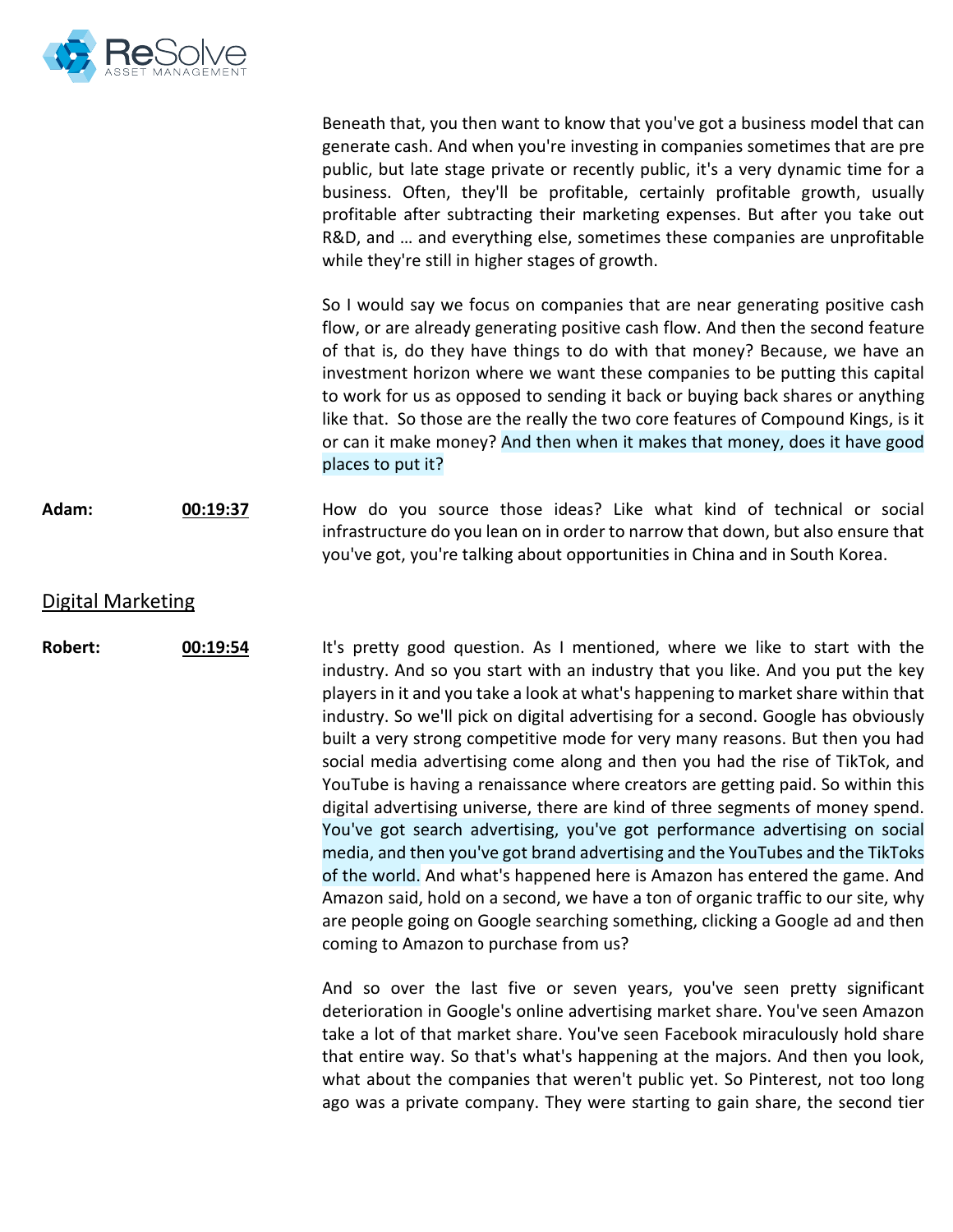

you had Twitter, and you had LinkedIn, and then the third tier of Snapchat and Pinterest.

And we're paying very close attention to how is it that market share gains are happening at different sort of sizes within the digital advertising ecosystem. And for a period of time, Pinterest was showing some pretty tremendous growth and was available at a pretty darn cheap price in the public market. And there was a time a year ago where Pinterest was a phenomenal stock for us to have. That got caught up in the hullabaloo of all the stocks that got carried to insane valuations back in December and January. And so we had to get rid of it. But Facebook continued to out deliver, continued to sustain its market share position, and was available at a better price than it's been in the past handful of years. And so now Facebook is obviously a more attractive investment to us. So, the screening, as I mentioned it kind of starts at the industry level, we're willing to invest in anywhere from the majors to the *emergents,* but we're really stubborn about the price that we're willing to pay and whether or not those companies are gaining share within their industries holding it flat or losing it altogether.

Adam: **00:22:36** So, let me be a little clearer because I'm interested in what software databases, social connection networks or infrastructure are you using because I'm thinking GICS, there's 60 odd GICS sub industries, and we haven't done sub industries in a long time. But there's a lot of data here. So where do you start from a data standpoint? How do you drill in to make sure that you're...because there's like, this type one error, this type two error. Type one error you're zeroing in on an industry that seems interesting, turns out it isn't. Type two error, you're ignoring an industry that is actually really interesting but just didn't show up on your radar. So how do you manage that trade off from a process standpoint and what infrastructure do you use to optimize that?

## Managing and Optimizing Tradeoffs

**Robert: 00:23:40** Yep. I'll answer the last part first, and then I'll talk about the specific tools and pieces of software that are we actually use. I think this is a little bit of a strength but also a weakness of Compound Kings is that, as the portfolio manager, Compound Kings is going to be a bit limited to industries in which I have some amount of expertise, which is advertising, commerce, enterprise software, and a little bit of payments. I'll say, thesis-wise as active management goes, I believe that anyone can make money in any category that they're an expert in. However, the investment strategy that you run needs to be appropriate for the types of opportunities that those industries afford you. So if I was an energy investor, I'd kind of have to be a long/short investor that runs a neutral portfolio because there's so much turmoil taking place over the losers versus who are the new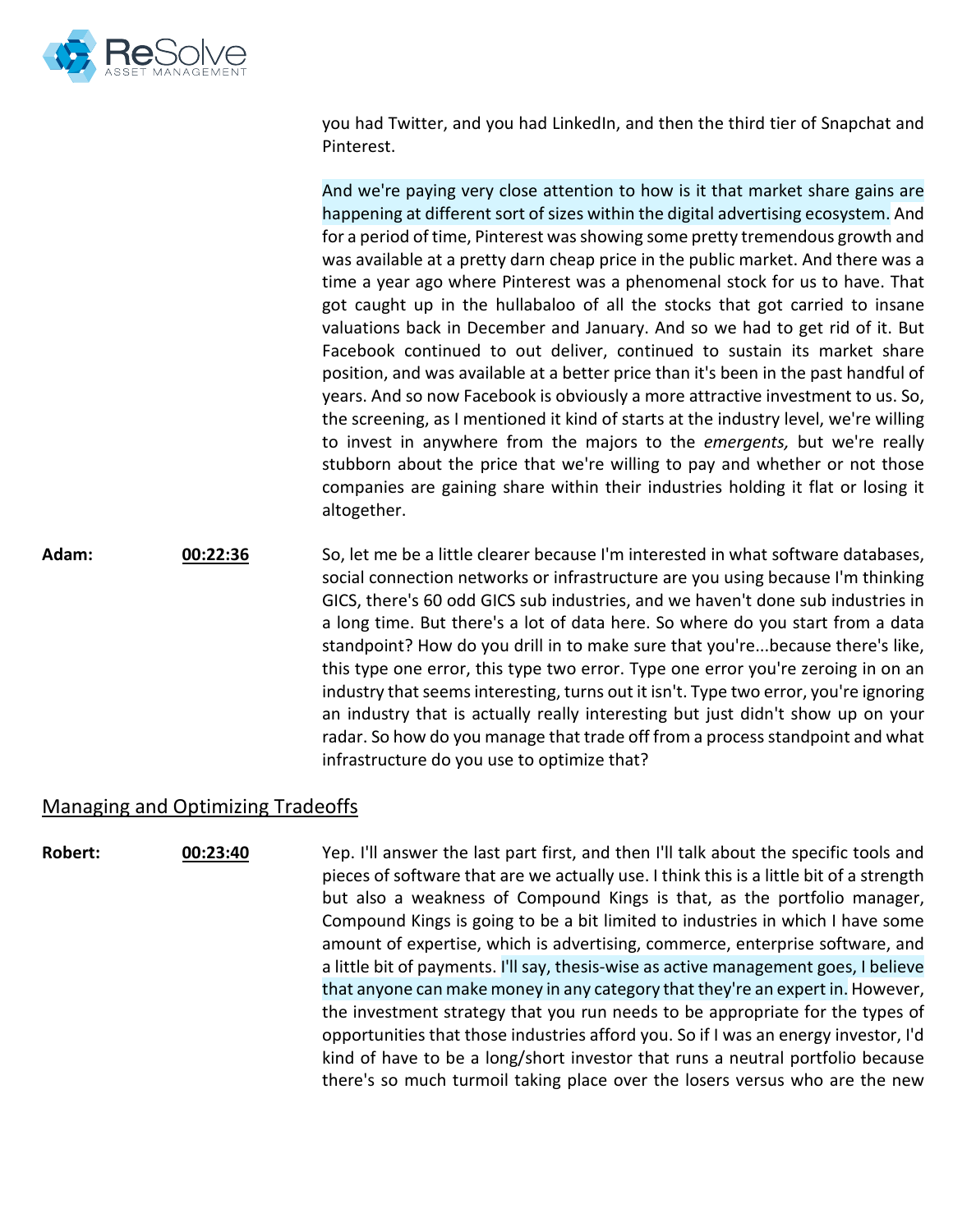

winners going to be, and it's difficult to just invest in the compounders or invest in the winners.

So I think industries can have different investment strategies attached to them. So I'm a bit beholding to the industries that I know, as we get bigger over time we need to find more opportunities. I think it's about hiring experts within those areas to then skewer through and come up with whether or not there are attractive investment opportunities. To talk about specific tools, it's as simple, it's not as simple. But I've mentioned we like to start with operating statistics. But when we don't use operating statistics and we potentially start with market stats on how things are traded and we screen for how stocks have traded relative to one another. I'm running Excel with Cap IQ plugins. And we've got long lists of the operating stats we follow. A stat that I really like is gross profit minus marketing. As I previewed earlier, companies that will likely become cash generators in the future, but may not yet today are typically growing their gross profit minus marketing very quickly. So that is like one specific screen that like we'll track pretty closely.

Sometimes when we're relying on things like share prices. In our Friday recap earlier today, I shared, talked about the S&P 500 has been up 14% since the beginning of the year. If you were to take the basket of cloud services stocks that do infrastructure, that do business as an operating system, like a Workday or ServiceNow, or you take the individual application providers like a DocuSign, or …, that entire bucket of businesses is down 20% or so since the start of the year. So you have basically a whole category of businesses whose fundamentals are going to grow faster than the S&P 500, whose valuations have pulled back 30% from where the S&P has performed, that now is an area where we're going to spend a lot more time figuring out if we're allocated enough into the category. Does that get more into this specific screening setting?

- **Adam: 00:26:47** I think if I could distill the salient thrust of your point there, you have a certain expertise that's largely a function of your background and you're going to lean on that fairly heavily. And the prior there is this category is a growth category and therefore you're looking for long opportunities, you're looking for long tail outcomes, and you know what the investment style is and you know what your expertise is and you're looking for where that Venn diagram overlaps.
- **Robert: 00:27:28** That was a much cleaner way of saying it.

**Adam: 00:27:35** My understanding, one of the things we talked about pre- show was that you have strong conviction in the view that a concentrated style is (a) well positioned for the ETF structure, the active ETF structure because I think that's potentially not the same sort of ARK concentrated ETF investing, is sort of almost anathema. So you're almost inventing a new category here. But how do you overcome some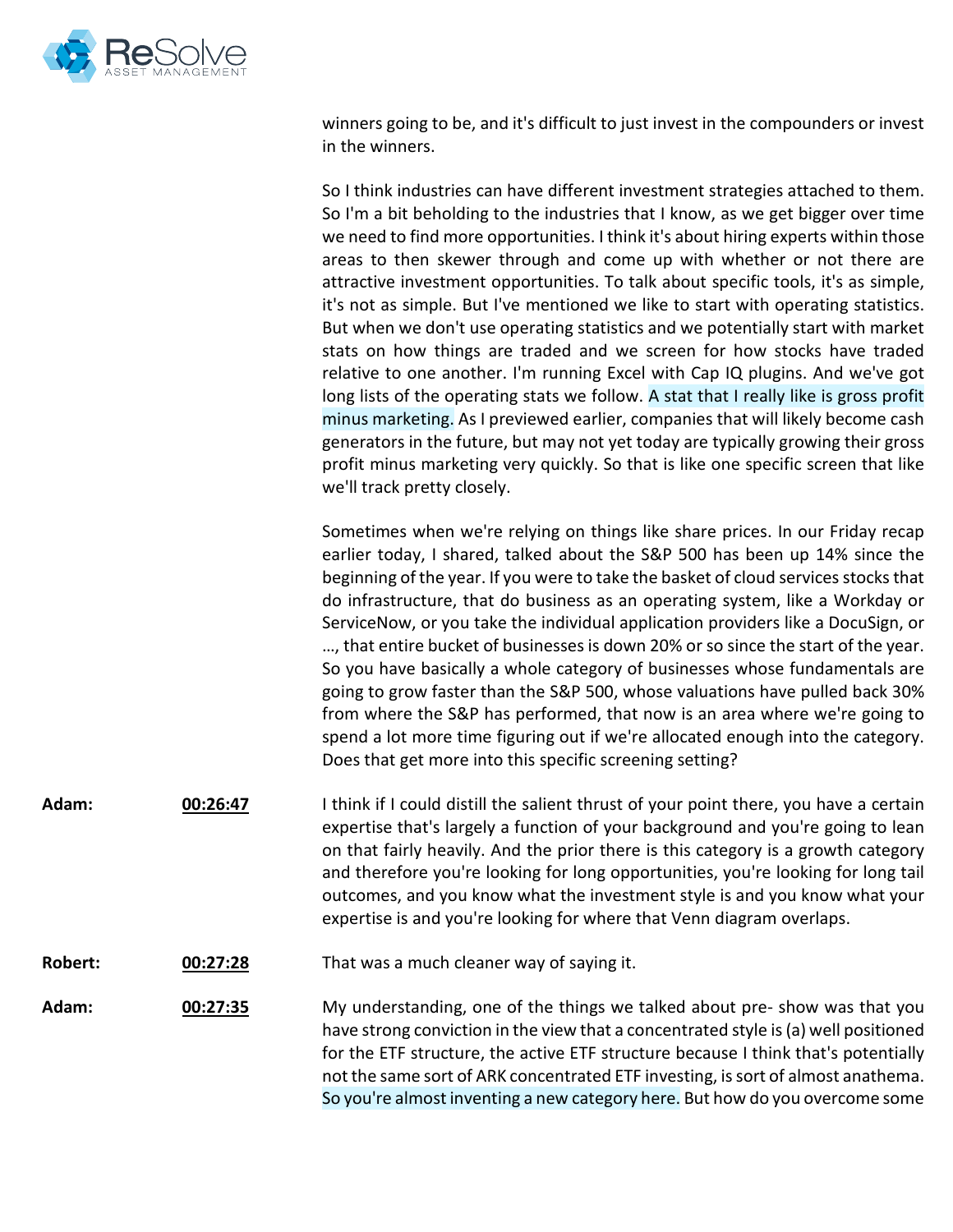

of the rules, like some of the concentration regulatory rules around concentrated positions in mutual funds and ETFs. And then (b), once we get past that I'd love to understand how you manage a portfolio of concentrated positions, because it's a totally different way of thinking about the problem than what we're typically used to. Start with why the mutual fund structure is useful for your style.

**Robert: 00:28:45** It's a big topic. Let's get the easiest part out of the way first, which is the legal requirements and what are the concentration rules and limits and stuff like that. So the minimum is the IRS has a rule that says, any position that is 5% or greater, no more than 50% of the fund can be made up of positions that large. So as the lawyers like to say it, that means in a concentrated fund you can have two quarters or 10 nickels, depending on how you want to concentrate at the top. So that's the IRS requirement. The SEC actually takes it a step further and says, no more than 75% of the fund can look like that, no excuse me, 25%. And so under the SEC's designation, we are technically a non-diversified fund. Under the IRS rules, we are a diversified fund and you don't want to trip the IRS rule because if you do, then you then they call you a company and then that fund is paying taxes at the corporate level just like it's a company as opposed to a fund holding stocks in other businesses. So those are the legal rules.

> Now, speaking to an investment strategy. For us, where everything is heavily researched base, it's about finding what we believe are disjointed opportunities in the market. Alibaba at 15% of our portfolio, we are putting our money where our mouth is saying that that security is undervalued relative to the size and intrinsic value of the business. Actually, this is where the ETFs have an enormous advantage over the mutual fund, is that that pricing discrepancy exists today. Alibaba could rally 50% over the next 12 months. Their fundamentals could deteriorate. There's no way I'd want to be holding a 20% position in Alibaba with deteriorating fundamentals and the ETF allows me to exchange those shares for another business' shares, without doing what the mutual fund did, which is well to do that you'd have to actually sell the shares outright, pass that capital game down to your fund investors, and they'd be paying taxes along the way as you move between those positions. So if your intention is a highly concentrated performance strategy, I don't know of any other vehicle that allows me to do that so seamlessly.

**Adam: 00:31:20** So just so I can pull on that a little bit. The implication there was that because you're running, or the intention is to run a relatively concentrated strategy, that aligns with the imperative of being able to be nimble. And when you want to be nimble, you don't want the tax tail to wag the investment strategy dog, right? So the active ETF allows you to be nimble without having to be driven by or motivated by the tax consequences of those moves.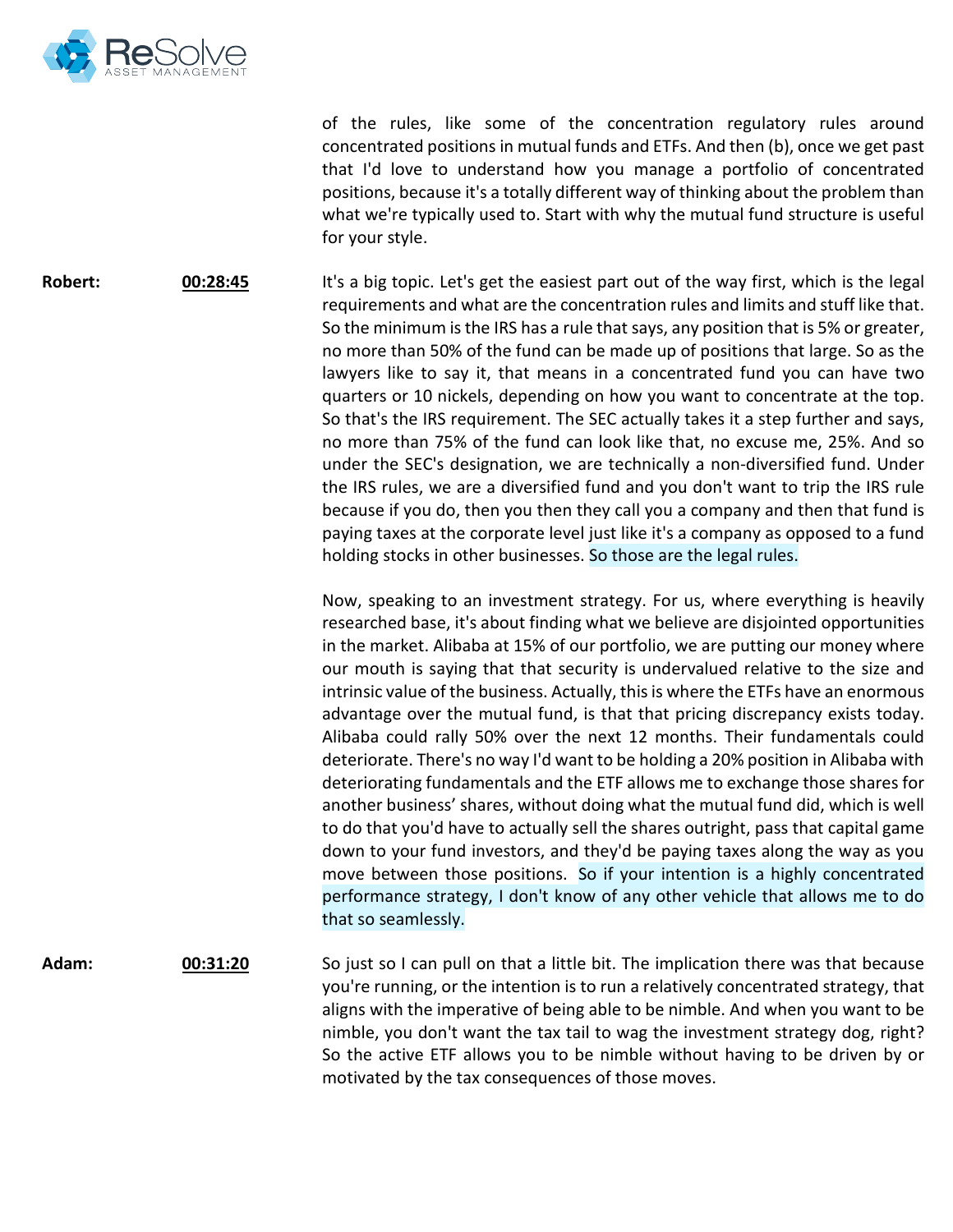

| <b>Robert:</b> | 00:32:02 | Exactly.                                                                                                                                                                                                                                                                                                                                                                                                                                                                                                                                                                                                                                                                                                                                                                                                                                                                                                                    |
|----------------|----------|-----------------------------------------------------------------------------------------------------------------------------------------------------------------------------------------------------------------------------------------------------------------------------------------------------------------------------------------------------------------------------------------------------------------------------------------------------------------------------------------------------------------------------------------------------------------------------------------------------------------------------------------------------------------------------------------------------------------------------------------------------------------------------------------------------------------------------------------------------------------------------------------------------------------------------|
| Mike:          | 00:32:03 | On the other hand, how do you feel about the disclosure requirements. Giving<br>away the portfolio holdings in such a rapid way which is avoided in the more<br>traditional mutual fund stance?                                                                                                                                                                                                                                                                                                                                                                                                                                                                                                                                                                                                                                                                                                                             |
| <b>Robert:</b> | 00:32:19 | So far, I like it.                                                                                                                                                                                                                                                                                                                                                                                                                                                                                                                                                                                                                                                                                                                                                                                                                                                                                                          |
| Mike:          | 00:32:23 | Yeah, transparency is something you've prided yourself on.                                                                                                                                                                                                                                                                                                                                                                                                                                                                                                                                                                                                                                                                                                                                                                                                                                                                  |
| Robert:        | 00:32:28 | It's helped Cathie, hasn't it? I would think. It's now like Bloomberg breaking news<br>when she makes a rotation in her portfolio. If it happens during the day, gets<br>reported at the end of the day. It's interesting. The other folks that manage ETFs<br>that I've had conversations with about this when I talked to a couple of mutual<br>fund people originally, they're like, you're going to have to share your portfolio<br>and you're going to get front-runned when you're trying to build positions. I<br>went to an ETF conference and I asked every single person I could find there if<br>they'd ever been front-runned. I wasn't hearing the theoretical problem that<br>was laid out by a lot of the traditionally active guys. So until it's a problem, again,<br>there's a non-transparent ETF option that's available. It's not switching a flip,<br>flipping a switch, I screwed that up, didn't I? |
| Rodrigo:       | 00:33:35 | I never understood that until now.                                                                                                                                                                                                                                                                                                                                                                                                                                                                                                                                                                                                                                                                                                                                                                                                                                                                                          |
| Mike:          | 00:33:39 | Sometimes I get my merds wixed up too.                                                                                                                                                                                                                                                                                                                                                                                                                                                                                                                                                                                                                                                                                                                                                                                                                                                                                      |
| <b>Robert:</b> | 00:33:43 | But within three months, we could work with the SEC and we could flip back to<br>a non-transparent fund. I would say my stance on it is, be as customer friendly<br>as possible unless the market really prevents that from being feasible. And if it's<br>going to be better for our clients ultimately to run it non-transparent, because<br>we start running into stuff like that. We can always turn it on by default until it<br>actually becomes a problem. I think it's silly to solve for that.                                                                                                                                                                                                                                                                                                                                                                                                                     |
| Adam:          | 00:34:09 | Well, also, if you're primarily holding ultra large caps. If you're holding Alibaba<br>and Facebook, then you're unlikely to run into any sort of flows issues. Like the<br>underlying liquidity is sufficient.                                                                                                                                                                                                                                                                                                                                                                                                                                                                                                                                                                                                                                                                                                             |
| <b>Robert:</b> | 00:34:29 | We'll see. I don't want to sound too much like a trader here. But it's been a very<br>volatile market in the past 12 months. Six months ago, Pinterest, Airbnb, and<br>Etsy were our three largest positions. And those are great stocks to own and we<br>own them in much smaller positions today because their valuations don't<br>warrant a lot. But it's because I think those large conglomerates are so<br>undervalued in the current market, and that's why they're up there. But if we<br>think that there's a similar mispricing taking place and other securities most                                                                                                                                                                                                                                                                                                                                            |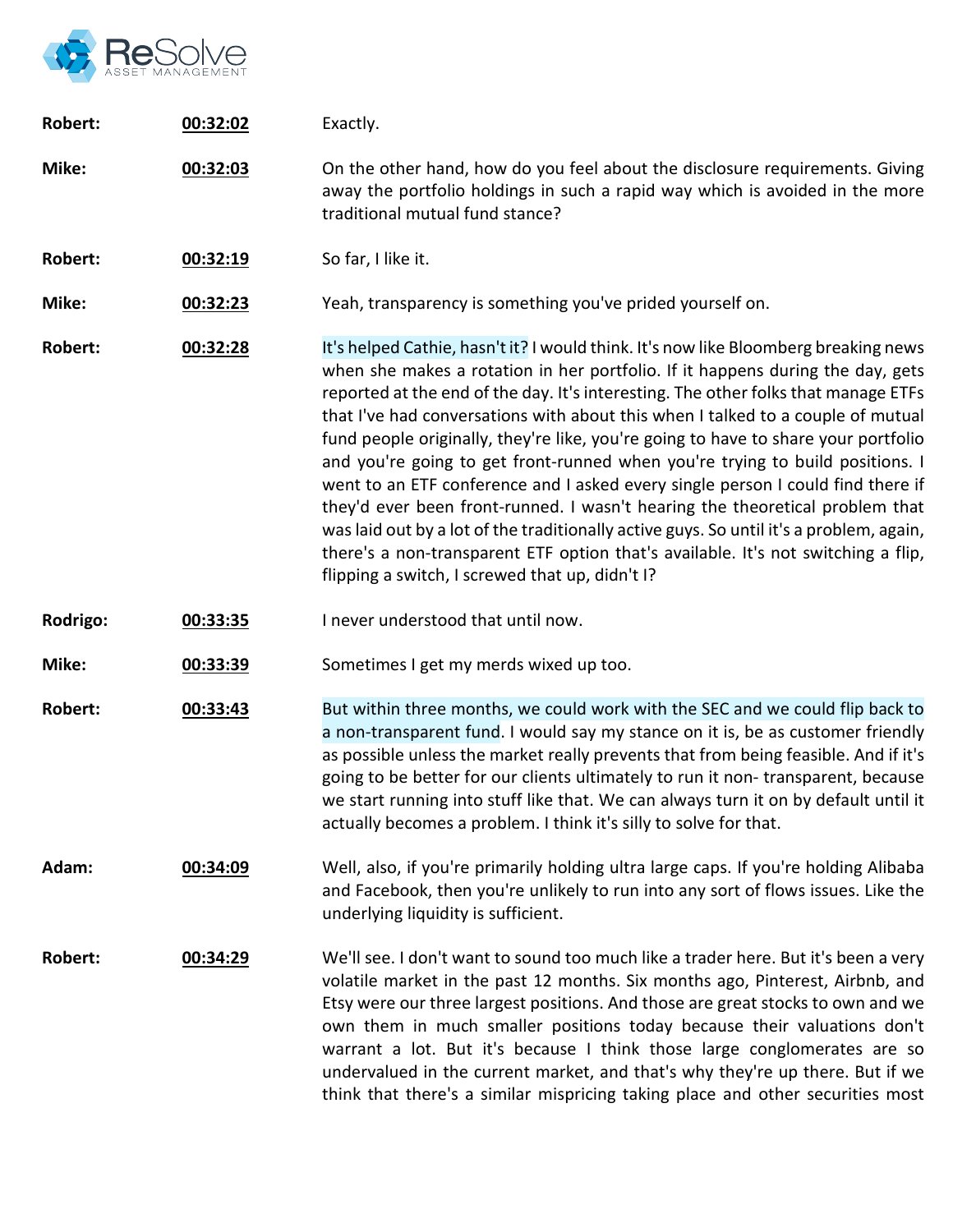

things feel more fairly valued, I aspire not to be shy about moving a portfolio there.

**Mike: 00:35:09** Do you have the opportunity and I guess proclivity to go down the cap spectrum? Is that something that you would be interested in into mid-caps or small caps even? Or is that something you're more...

**Robert: 00:35:24** Big time, but I actually think whereas you just laid it out, I think the market that we're in right now, the big caps have the below average multiples, the mid-caps have above average multiples, and the small caps have nosebleed multiples. We almost need to see a little bit of a reversal there for the portfolio to start reconstituting around. And people ask us because Airbnb was a private investment for us. One other cool feature about 40 Act funds is up to 15% of the fund can go into private companies. And now that Airbnb is public and investors have been like Robert, can you like make another private company investment for us? And its shit. Like the rise of the SPAX, the volume of IPOs that had happened, there's no good ones left. You gotta wait for the next class.

- **Adam: 00:36:21** The multiples on modern vintages for PE in virtually every sector have just been...
- **Robert: 00:36:28** Yeah, it's untouchable.

**Adam: 00:36:29** It is untouchable. Yeah, for sure. I can see you're absolutely bursting at the seams to talk about your true passion, which is clearly this extraordinary research process. This deep research, this like heavily involved. So let's hear it now. What's goes into this process?

#### The Research Process

**Robert: 00:36:55** It's a good way to ask the question. Other investors, a lot of other active investors sometimes they have really well honed answers to that question. A couple of buddies of mine had a large hedge fund. They always say, the number one most important thing to us when making an investment is we talked to the five people that know more about this company than anybody else. I've always thought that was like a really cool approach because it sounds very simple, but it's very difficult to execute. You have to figure out who those people might be, you have to get them to talk to you, and you have to attempt to understand they have decades of context and they're explaining it to you, and you have months of context. And so you may not even be understanding the profundity of the things that they're even sharing with you. But I respect the simplicity approach.

> So I mentioned that because speaking to people in and around the companies that you want to participate in is really important. And we usually start with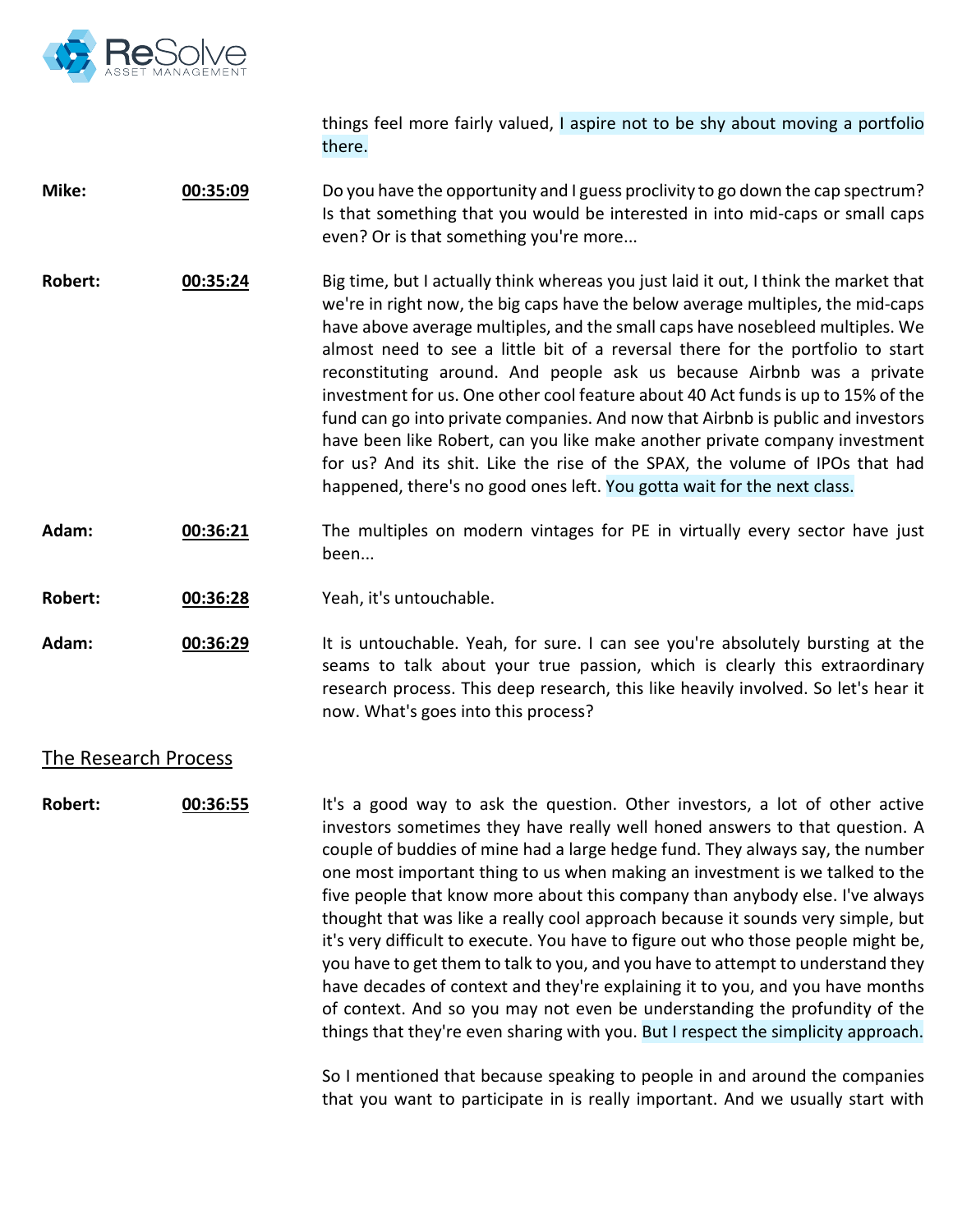

customers. We want the products to be highly valued by the customers themselves whether it's enterprise software, whether it's Amazon retail, whether it's Netflix shows and this and that. As you start with the customers, then we'll usually speak to people that have worked at the company. And so that's on more of the qualitative human to human side.

On the financial modeling side, I think there's some funny quotes somewhere, I don't remember, terrible at remembering quotes, but they always say, the best alpha that you can have is a longer time horizon than the market or than the current participants in the market. And so anytime that we're valuing a business, we're valuing the business off of its share count, free cash flow generation in five years, 2026. So every company that we're looking at in our portfolio, we're looking at, how is that company valued relative to our best guess or our range of outcomes of what it's going to be worth five years from now.

And that way, we know when stocks trade. So they talked a little bit about some of these Cloud Services companies trading down a little bit and like valuations off 30%, but they missed revenue targets by like one and a half or 2%. Those are the sorts of opportunities that the market presents to you where if you're just focusing on managing your portfolio off of 2026 numbers, you care enough about the quarters to track what's happening competitively with these companies, but we don't care so much about the precision of the growth rates to be trading your position too aggressively. So you talk to the people, you get your own numbers right and then I think the last piece of the process is, that's the portfolio manager's sizing responsibility, which is how big is the market the company is in? That can usually be a big position. How attractive is the price relative to what you think the thing is going to be valued at in five years. And those two elements usually drive how big of a weighting you're usually willing to give to a single position in the portfolio?

**Adam: 00:40:18** So, dig into that five year cash flow forecast a little bit for me because obviously you've been around long enough to understand, but for the benefit of people listening, obviously prices of equities, prices of any asset are a function of the current expectations of investors, the average of current expectations of investors. So if you think an asset is undervalued or overvalued, it means you've got a variant perception. Your view is different than the market's. I guess I'm curious, what do you feel are the sources of your variant perceptions? What insights are you trying to bring to the research process that allow you to see into the future in a way that the average market participant isn't?

#### Seeing the Future

**Robert: 00:41:21** There's two pieces there. So I'm going to separate the philosophy of seeing things that *"the market may not see"* and then separately again before we talk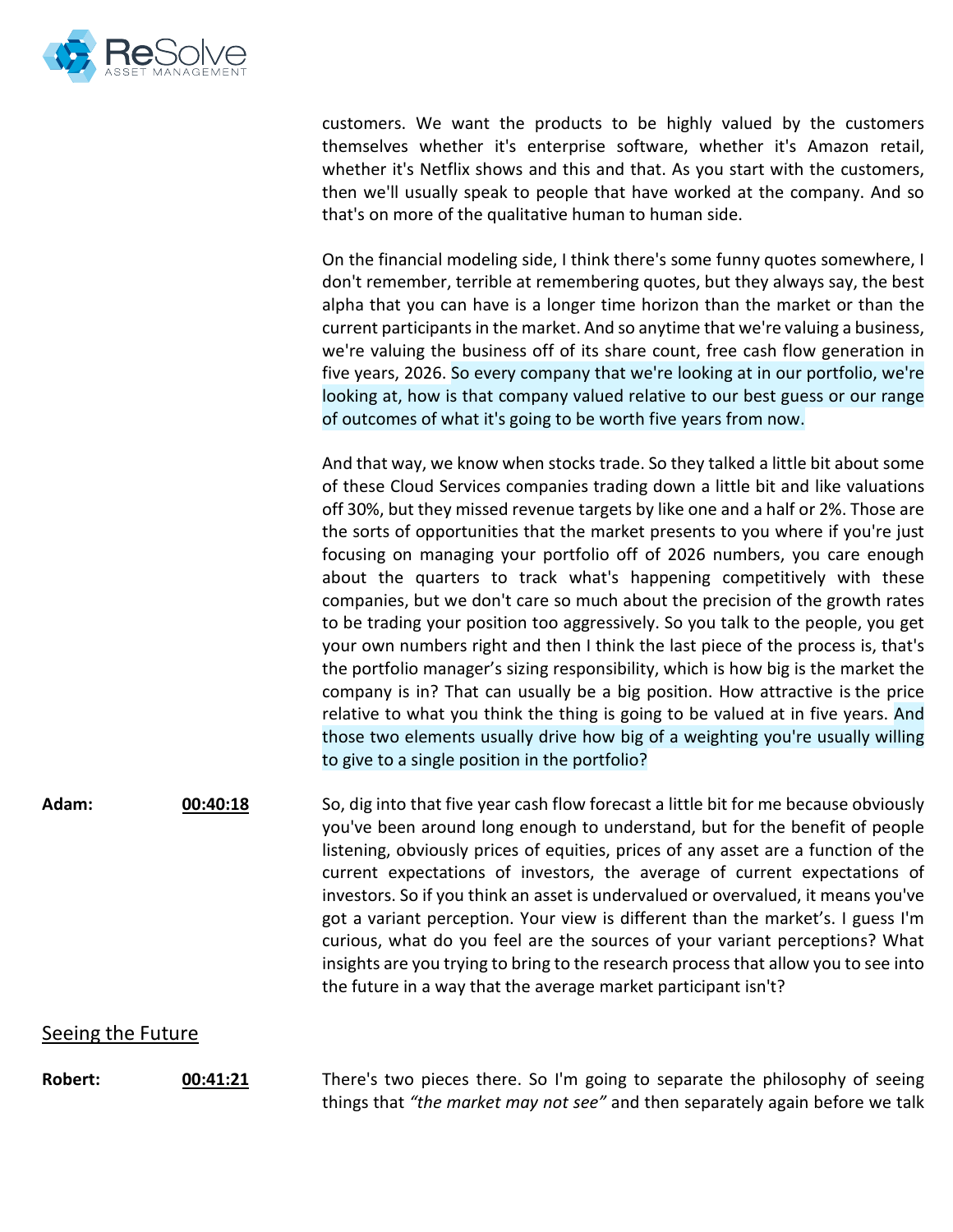

about some of the tools and other things that we think about in getting to that year five number. So for me, it's less about having a variant perception to the market. The best way I can sum it up so far is that the market demonstrates fear around different categories at different moments in time. And if you've built a company for long enough, you know that every company faces all sorts of weird things over the duration of its life. It is not a smooth straight line up to success. And if you've done your work to know that the quality of the business is high enough, you don't get too scared about rapid gyrations in valuation. Honestly, the best example of this is Airbnb with a pandemic.

A little bit of history on Airbnb, Airbnb raised a ton of money in private markets. In 2015, there was a little bit of bubble happening in private markets, they hadn't really gone public yet. Once some of these companies started going public, their valuations got totally crapped on. So Airbnb was stagnated at this 40 ish billion dollar valuation from 2015. It was clearly overvalued. All the way up into 2018, the businesses fundamentals had started to grow into that number. But it lost all the attraction of the venture investors that were grinding up the price of that business over time. Early investors were getting really tired, because they said, normally when we invest in a company that's successful, there's been some sort of realization event that's happened already. So Airbnb as a private company, essentially became less liquid, the bigger that it got. And the irony is that the underlying business actually grew up into that valuation. So the first time we bought private shares is a \$40 billion company. And we kept buying a little bit, we bought a little bit more at 45.

And then Corona happened, and everyone was afraid that no one would ever travel again. Airbnb's price I think, Silverlake like did a deal at \$18 billion or something like that with warrants. And even in the private liquidity that was happening in the private markets we were able to go in there shortly after Silverlake and buy more Airbnb at \$25 billion. Because if you're focusing on the five year or the seven year or the 10 year number for a business like that, whose market share position didn't change during certainly the beginning of the onset of the pandemic, there was simply an exogenous industry shock that happened. As the investor you're like, well, I can never predict what's going to happen at the industry level, presumably that's going to be boom and bust or whatever.

But now all of a sudden, I'm getting this asset at \$25 billion. It took a very short number of months for them to become public in the market to say, dear God, that wasn't the right price, look at how quickly this company has recovered. They're coming back, they're booking levels far faster than we thought. It traded up to 100 to \$120 billion, it's back at around 80. It's probably a little bit overpriced now. I wish it was a \$50 billion company and I could own more but you don't get to pick, the market picks. So I share that experience because I don't know at which moment in there was quite the variant perception to what the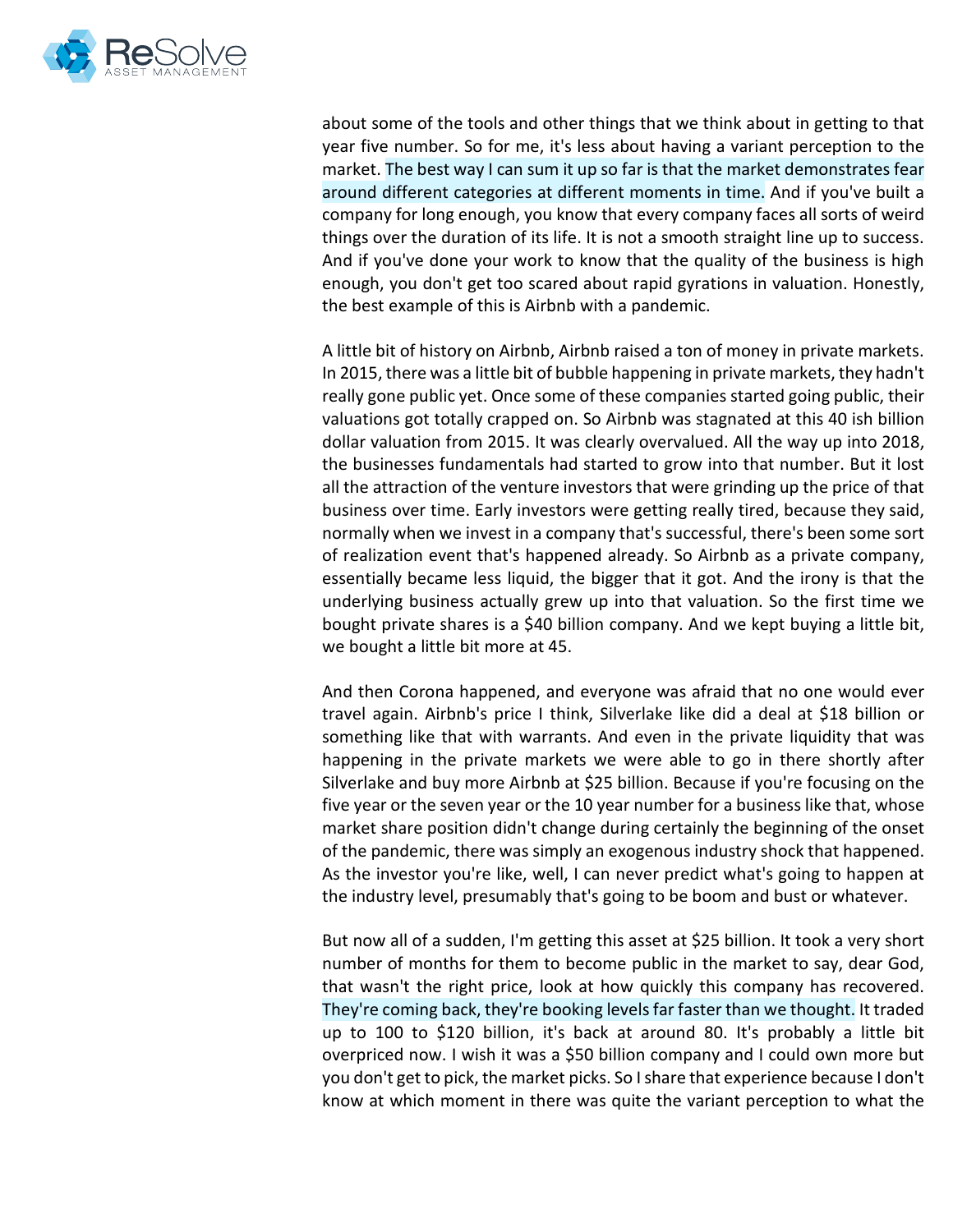

market was giving because my approach is, do I like the thing and is the price better now than it was before?

**Adam: 00:45:08** That's a totally fair point actually. I may have painted you into a corner where there's actually no corner. I mean, the reality is there's, you've got a list of companies, you've got a cash flow forecast, the growth rate is reasonably stable. They have quasi monopolistic qualities like Airbnb, for example, or Alibaba, like a lot of the companies that you've mentioned have quasi monopolistic qualities in their segment. So if you understand the size of their potential market and you can observe the growth rate and draw some error terms around the trajectory of revenue growth, and acknowledge some hiccups along the way like a global pandemic, then you've got a reasonable band of where you'd like to own the stock. And then it becomes this waiting game where like, I love the stock here, it's trading here. I'm going to stink bid, maybe not like systematically stink bid, but I am waiting on the sidelines with capital to capture this opportunity when it comes along, when there is a liquidity event or whatever.

**Robert: 00:46:35** I want Snowflake. I want to own Snowflake so badly but I can't buy it yet.

**Adam: 00:46:41** Yeah. So you're profiting off the volatility of the market. There's events in the market that have almost nothing to do with fundamentals most of the time, that cause the valuations to fluctuate dramatically, and you want to be there to capture those major drops and accumulate when you're presented with those opportunities. So it's less about having better forecasts and more maybe about being more flexible in your investment approach. So you're waiting for the ball to hit you in the strike zone, rather than swinging at every pitch. Is that a reasonable kind of way to? So how do you manage AUM? You got OPM, and you're waiting for fat pitches and you just happen to be in a six to 12-month period where there's capital flowing in, but there's no fat pitches? How do you manage that excess cash? Or how do you manage the strategy in that type of environment?

## Managing Excess Cash

**Robert: 00:47:54** Yeah. Again, this is where I have been... I didn't even know the ETF could do all of these things, until I started managing one publicly, but I've been very pleasantly surprised to know that it actually offers you a couple of tools and options with that. So the default for most ETFs are, money comes in, you get some creation units, that then buys everything in your fund in exactly the proportion that your fund currently owns it. So it usually doesn't go to cash, it usually goes to buying all these shares at current prices. As we talked about, sometimes even things in our own portfolio, our prices, we don't really want to own more of them. And one of the cool things about the ETF is you can say, hey, in lieu of, I'll key pick it on Airbnb, because they're really expensive for a while,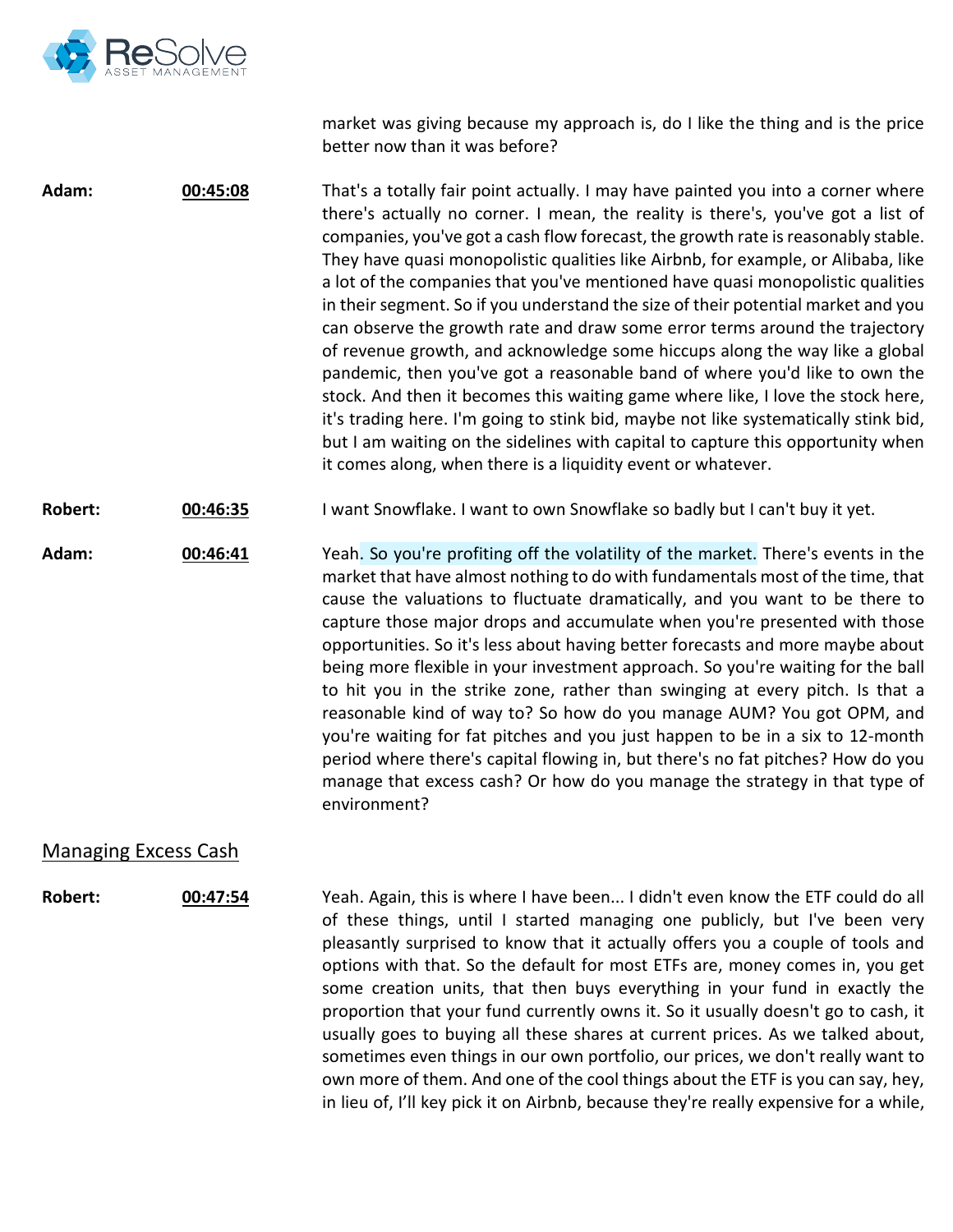

in lieu of Airbnb, when a new investor buys the ETF, go ahead, let them buy all the shares that are in there but for that Airbnb piece, I want their cash instead. What that does is that prevents that new investor and by extension the whole group of fund investors, from having to share in a very expensive share price acquisition. And now the follow up part of your question of what do I do with that cash? It's very heavily dependent on what's currently out there, what's currently available. I shared a little bit earlier about how Cloud Services are a little bit cheaper. So those are like two and a half percent positions for us that we're pushing up to three to three and a half percent with prices where they are. So it's heavily dependent on what's going on. We'll either leave it in cash, we'll put it in a high cash yielding BDC if we think the credits really good, or we'll use it to buy more of our other stocks in the portfolio accordingly. **Adam: 00:49:47** That raises a few interesting things to deal with. It's a transparent ETF, you could conceive of a situation where investors are observing that they're paying your fee with 35 or 50% of that portfolio is in cash. Because there's no opportunities, right? That is a legitimate value. You're adding value by keeping this in cash because the cash is really a call option on the ability to buy the stocks you want at cheaper prices. But optically, it may be unpalatable. Do you foresee that? How do you foresee managing around that? **Robert: 00:50:30** You guys are good, you're getting in on the good ones. So with the SEC, we said in our prospectus that we would seek to not have more than a 10% cash position under regular market circumstances. Technically, we have the ability to move the whole portfolio to cash if we wanted to. Again, borrowing from my buddy that runs a hedge fund, there's this analysis that they always share because hedge funds are always trying to keep their investors in their funds, and there's some stat where a very small fraction of days or weeks of market performance drive 80% plus of eventual market returns. So if you're swinging in and out of the market that violently, there is a very high chance, you're increasing the odds that you're going to miss the small fraction of days that drive 80% of the eventual upside that exists in the market. So first off, I don't believe in being that active because I don't think anyone can be that...I just don't think the odds and the probability stacks up really well in your favor in light of that. So for us with like managing a cash position, I think of it as in at the beginning of this year, we did have a pretty high cash position as a result of those Airbnb flows we were getting, and we were getting kind of high, we're in that eight to 12% range and we were looking, I'd say, as a manager for the analysis I just shared, I definitely felt pressure to allocate that money. But on the other hand, I didn't get pushback from any investors that said, hey, what the hell you have our money? Go put it to work. I think as you very eloquently laid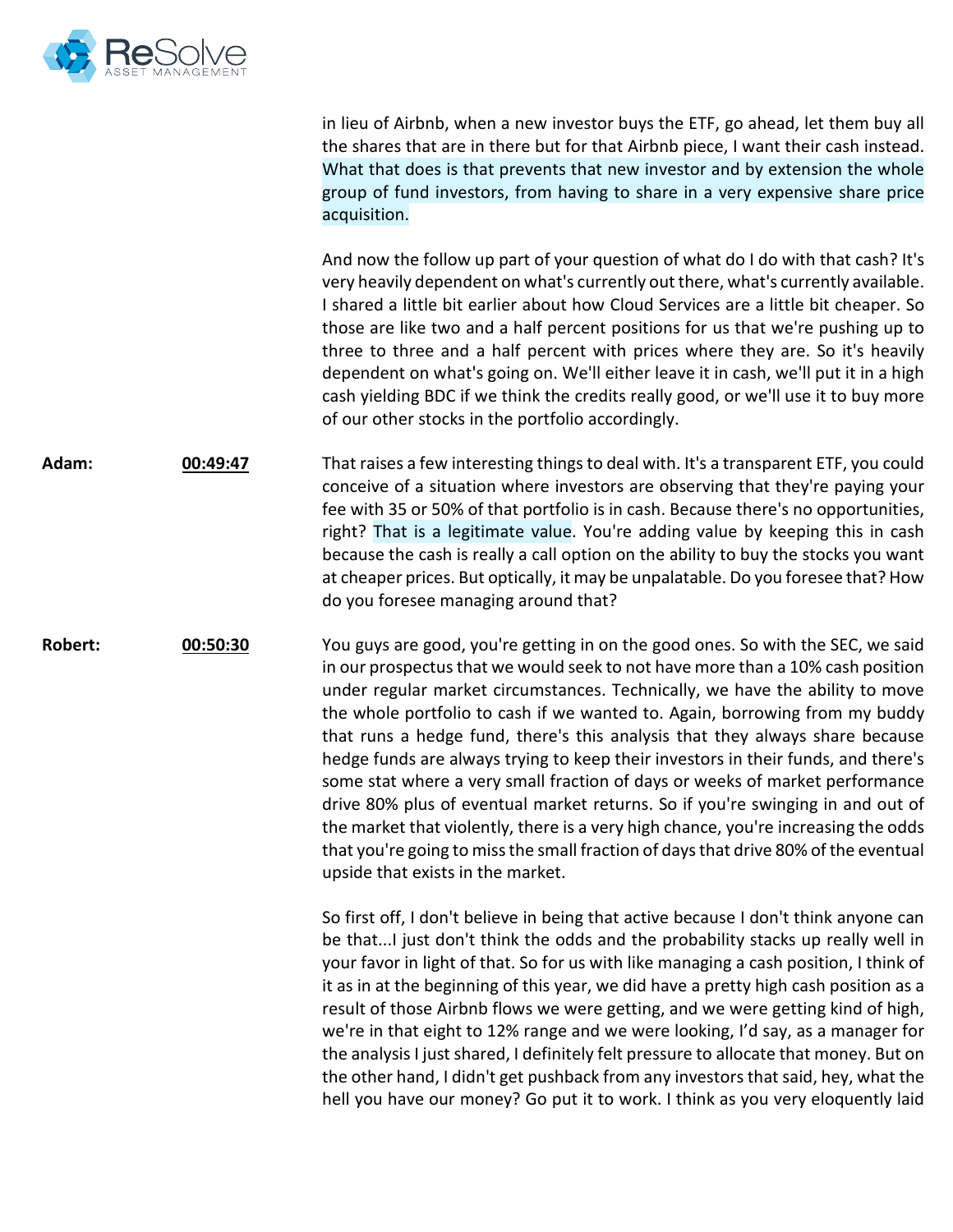

out, it's like, hey, but you've articulated that you have this strategy of owning these good businesses you like, and then along the way you need to have some of that optionality, cash powder to be able to grab them when something happens to the price.

**Adam: 00:52:45** Yeah. And I guess the positions that you have in the portfolio, just based on names that you've mentioned even though you may have a large cash position, the overall beta of the portfolio is going to be well over one, even with that. In other words, that sort of market timing element is less of an issue because you've got some nice implicit leverage like beta style leverage on the underlying positions. So even if you've got a 20 or 25% cash position you're probably got a beta to the market greater than one.

**Robert: 00:53:27** Well, we only have a two and a half percent cash position right now. So we're definitely not pushing the cash flow. In fact, I'm going to take this so far, it's too practical to talk about things that don't exist yet. But the conversation I'm having with the guys at Alpha Architect that I work with right now, is this portfolio relative to the S&P is cheaper than it's been. Not on an absolute value basis but on a relative value basis. And I look at that and say, what about gearing up the fund a little bit? As opposed to having a 2% cash position what would it look like to take on five to 8% debt to get a little bit of gearing in the portfolio to drive a little bit of excess return as well? I don't know if that's something that you guys have explored in other strategies.

- **Mike: 00:54:12** Oh, yeah.
- **Rodrigo: 00:54:12** I mean, we're in the futures space, most of it. There's plenty of leverage, but we are highly diversified with…
- **Mike: 00:54:24** Only 8% is the only words I have to say to you.
- **Rodrigo: 00:54:28** Now speaking of that, the ETF allows you to use or whatever regulatory framework, the ETF, a transparent ETF allows you to use it as much as 150% leverage I think. Did I get that right?
- **Robert: 00:54:44** I don't know the answer to that yet.
- **Mike: 00:54:52** I think it was 30 but it's somewhere in there.
- **Robert: 00:54:57** But a lot of that's going to depend on how expensive is that debt, because presumably it gets more expensive, the more and more of your assets that you encumber. And then this also gets to ETF volatility where this is a publicly traded fund, assets can evaporate out of that thing. You got to be real careful about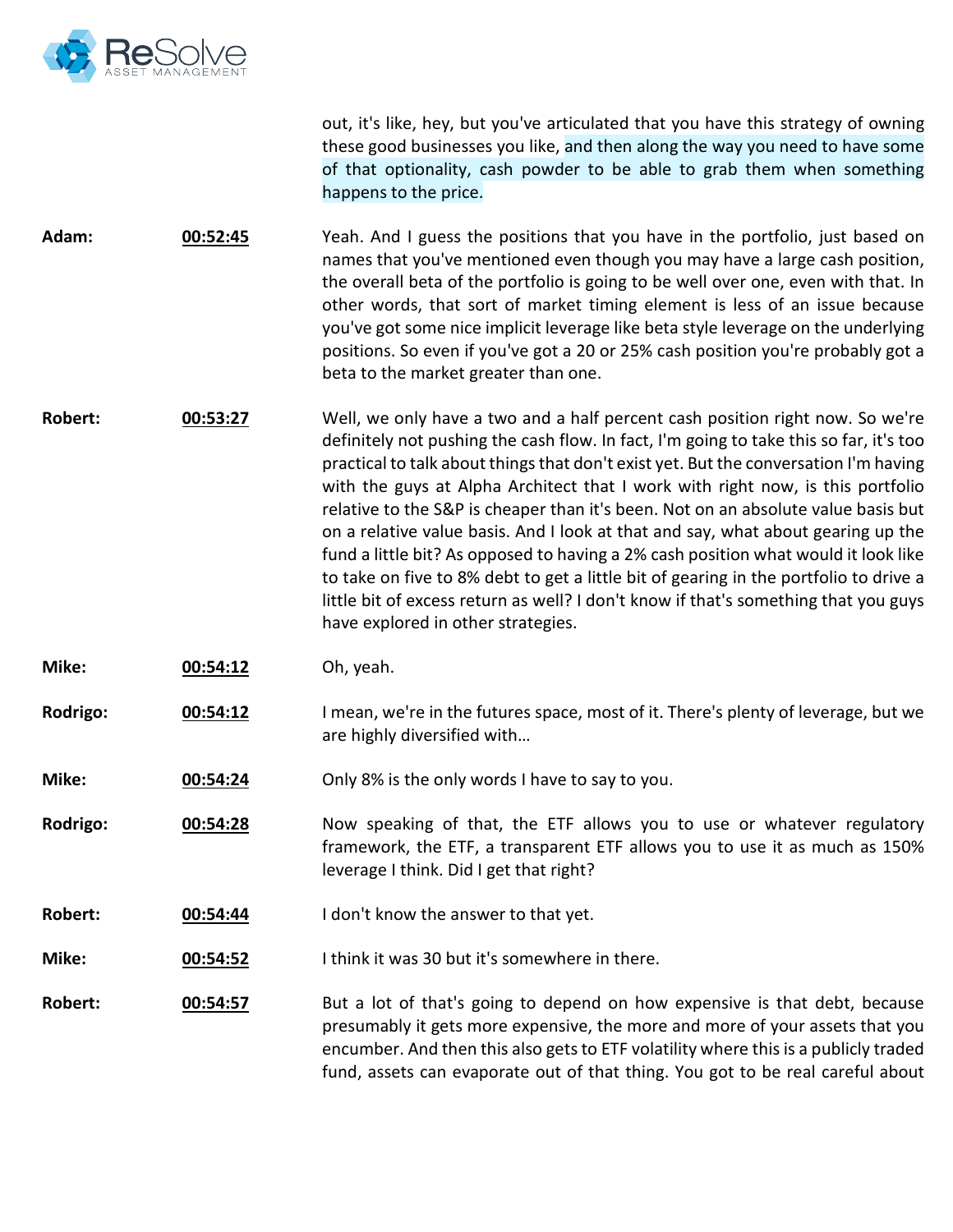

how much you're borrowing against that because that's how fund blows up, is borrowing money it can't pay back.

**Mike: 00:55:20** Well, you'll pay it back, it's just not going to have a nice effect on the other securities that are going to be liquidated at an inopportune time to pay it back.

**Adam: 00:55:28** If you're unwilling take on leverage in this environment, you're unlikely to want to take on leverage in any environment. Cost of capital has never been cheaper.

**Robert: 00:55:40** Exactly. Well, by the way, I got to get into the inflation thing, but people just kept peppering us with what do you do about inflation? What do you do about inflation? And I've always said, the best thing you can do with inflation is borrow money. Long term, low cost money. So if that's the best thing you can do in inflation, how is that something I will be able to reflect at the fund level? So that's where my head's been at.

### Inflation and Macro

**Adam: 00:56:06** Yeah, let's get into inflation. We chatted before the show and you clearly have an interest in macro. So where are you? How do you think about macro? Where do you think we are in the macro cycle? And how are you navigating?

**Robert: 00:56:23** I liked what Carl Icahn said the other day, where he was basically like, *make no mistake it's here*. And no one has ever been able to forecast anything with a high level of accuracy. So having the Fed sitting there saying transitory, or saying it's coming back down? Well, why would they even take the risk of screwing that up? Why don't they say we don't know what's going to happen? It's obviously happening but if it happens for a persistently long enough amount of time, then we will take action. That to me is like the correct long term oriented, like let's align people around, as the data comes we will make decisions, as opposed to no, it's going to be different in the future.

**Rodrigo: 00:57:14** Well, I think that comes from the from the realization that inflation is not just a number, it's fueled by individuals and what they believe that future inflation is going to be. So if the Fed comes out and says we have no idea, look at that runaway number, it might be runaway or it might be just a couple more months. If they say it might be runaway then individuals will act that way, and I can tell you from South America, I'm from Peru. I've seen runaway inflation get worse when the wrong words come out of the leadership. So I think their only choice is to always say that it's transitory inflation. When will you hear them say this isn't transitory, this one's legit, we're going to have massive inflation in the next couple of years? They're never going to say that.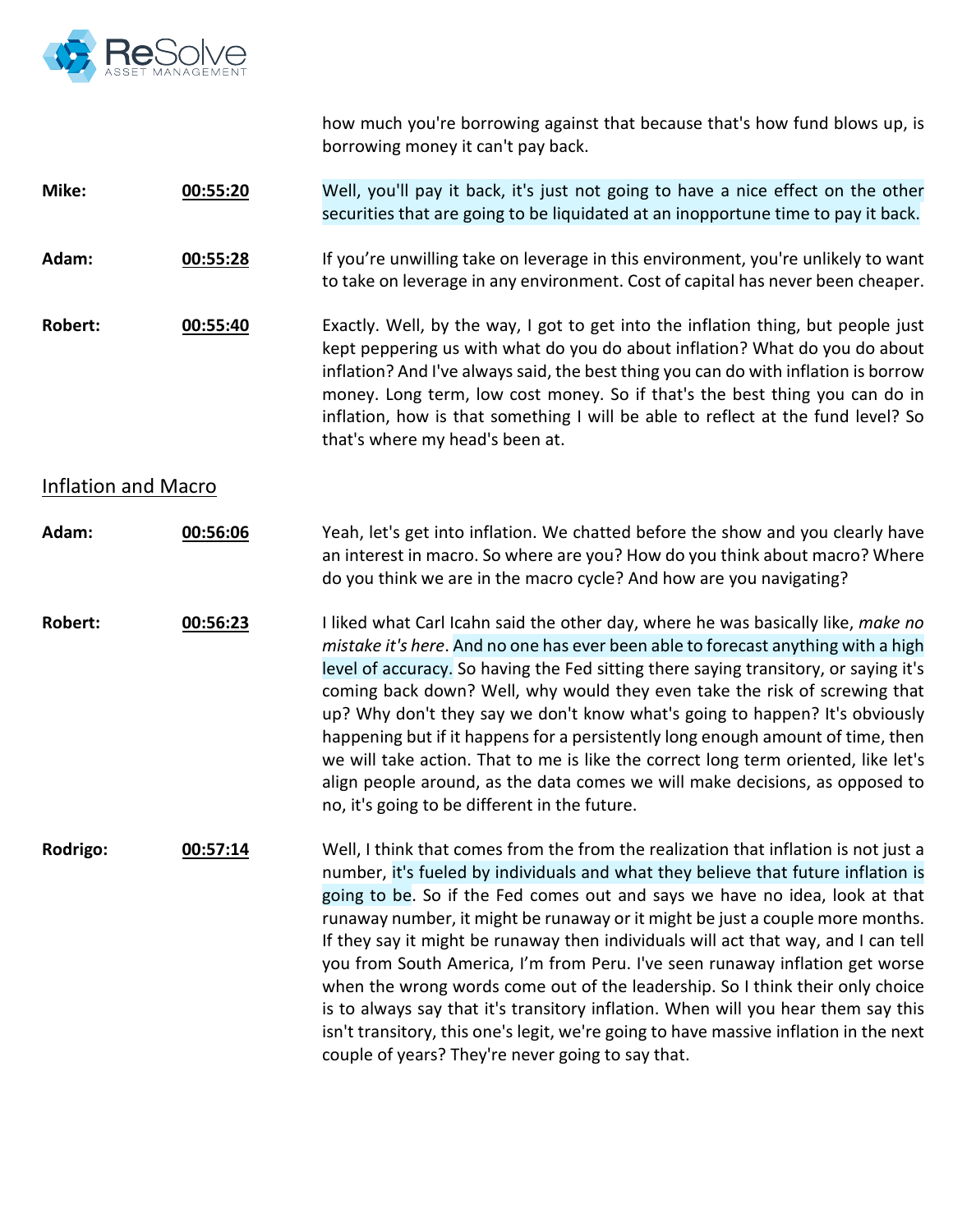

| Mike:          | 00:58:09 | It's been complemented by the fact that they have been so successful at<br>jawboning the market. And this may be another step in them just jawboning the<br>market with respect to no it's not, we know better than you, will save you at any<br>price. All the number of times through the last more than a decade now where<br>we've seen central banks actually state things that they will do or see or say, and<br>they have not needed to even do anything about them because the jawboning<br>in and of itself has accomplished the goal from a market stability perspective. So<br>I think that part of it which is a very dangerous situation, it does set the stage<br>for the system itself to reach a position of criticality where it's deny, deny, deny,<br>and a sudden realization of a new paradigm.                                                                                                                 |
|----------------|----------|---------------------------------------------------------------------------------------------------------------------------------------------------------------------------------------------------------------------------------------------------------------------------------------------------------------------------------------------------------------------------------------------------------------------------------------------------------------------------------------------------------------------------------------------------------------------------------------------------------------------------------------------------------------------------------------------------------------------------------------------------------------------------------------------------------------------------------------------------------------------------------------------------------------------------------------|
|                |          | So it's a really interesting game that's being played, of chicken if you will,<br>between the central banks and in the markets themselves, I think.                                                                                                                                                                                                                                                                                                                                                                                                                                                                                                                                                                                                                                                                                                                                                                                   |
| <b>Robert:</b> | 00:59:17 | That's pretty convincing man, the Fed's only shot at keeping inflation low is<br>trying to keep expectations low. You're absolutely right. I mean, that's the<br>textbook thing, which is inflation is an expectations driven result.                                                                                                                                                                                                                                                                                                                                                                                                                                                                                                                                                                                                                                                                                                 |
| Adam:          | 00:59:31 | It is but also you've got a massive fiscal shock. So we know there's a demand<br>shock because we've got deficits in the public sector which materialize as credits<br>in the private sector. A chunk of that flows through the economy. So that is a<br>major demand shock. And they've already said that they're going to blow this<br>demand through the economy through infrastructure spending. So there will be<br>a massive uptick in demand. The question I'm struggling with is, when we do see<br>inflation the Treasury still needs to finance its deficits. So will the Fed play<br>chicken with the Treasury? Like is the Fed going to say I'm no longer going to buy<br>these treasury bonds in order to help fund these deficits? I don't think so. So the<br>Treasury will continue that to have implicit permission to firehose funds through<br>the economy, and then the only policy response is through taxation. |
|                |          | The taxation channel is the only potential moderating channel and we have a<br>wealth distribution that is such that those at the very top with zero marginal<br>propensity to spend and who are capturing the excess profits in the economy,<br>have an ability to modify tax policy through regulatory capture, that wasn't<br>present in other episodes like the one that we're currently in. Like in the 1920s,<br>the capital classes had been neutered by the Great Depression. So their ability<br>to engage in regulatory capture and alter tax policy was massively moderated.<br>They just didn't have the resources to do it. Now those at the top of the food<br>chain have the resources to manage the laws in whatever direction they want.                                                                                                                                                                             |
|                |          | So the tax channel is vulnerable to regulatory capture. The Fed is not going to<br>play chicken or not going to blink in a game of chicken with the Treasury. So how<br>exactly are we going to moderate the inflation impulse?                                                                                                                                                                                                                                                                                                                                                                                                                                                                                                                                                                                                                                                                                                       |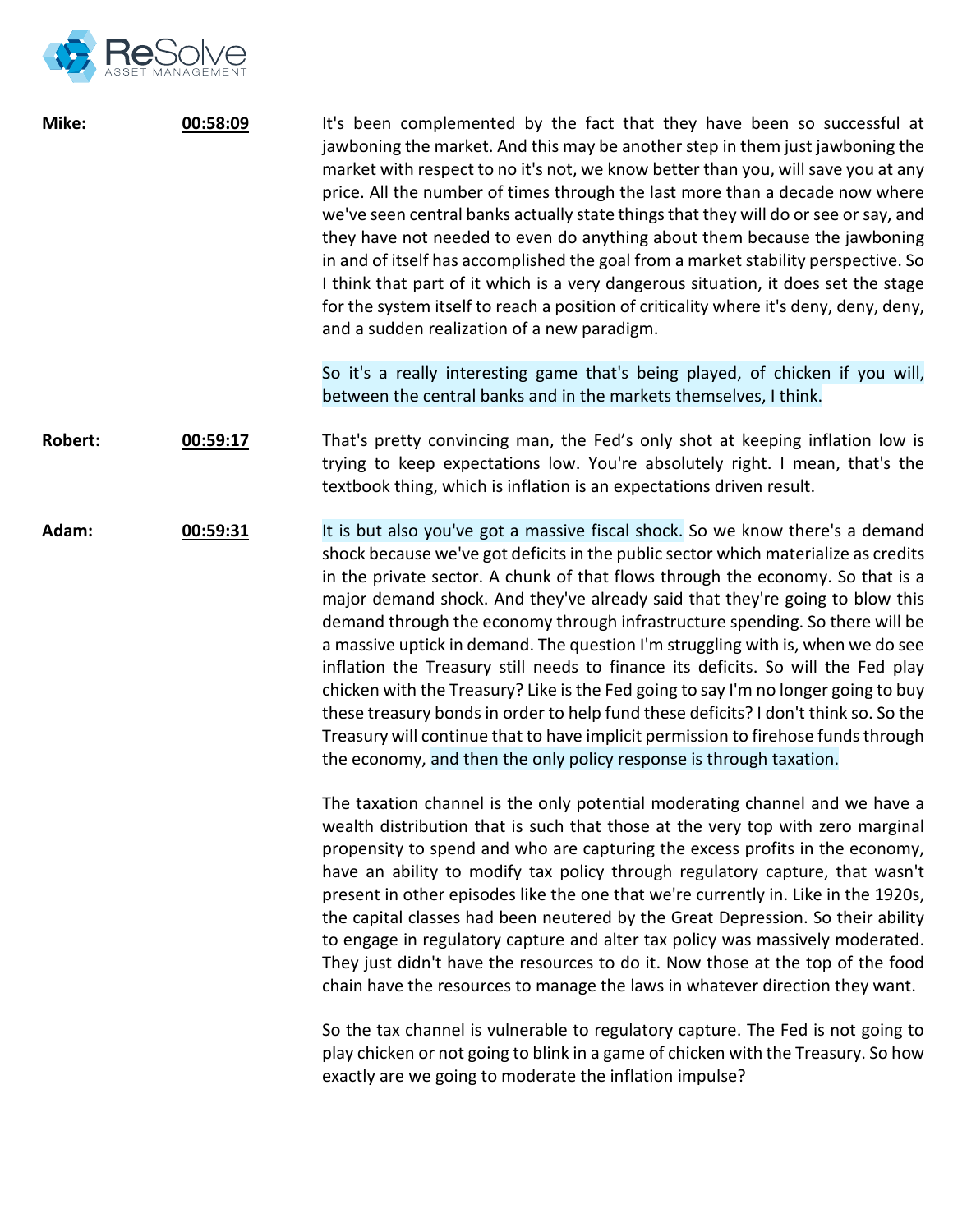

# The Flawed Government Business Model

| <b>Robert:</b> | 01:02:04 | You're taking me down another path here which is, I think the business model<br>of the United States government is very flawed and requires some pretty<br>significant restructuring. And I think in a democracy, it's going to take a very long<br>time to restructure it. So this ties back to the inflation stuff a little bit.                                                                                                                                                                                                                                                                                                                                                                                                                                                                                                                                                                                                                      |
|----------------|----------|---------------------------------------------------------------------------------------------------------------------------------------------------------------------------------------------------------------------------------------------------------------------------------------------------------------------------------------------------------------------------------------------------------------------------------------------------------------------------------------------------------------------------------------------------------------------------------------------------------------------------------------------------------------------------------------------------------------------------------------------------------------------------------------------------------------------------------------------------------------------------------------------------------------------------------------------------------|
| Adam:          | 01:02:34 | Go on.                                                                                                                                                                                                                                                                                                                                                                                                                                                                                                                                                                                                                                                                                                                                                                                                                                                                                                                                                  |
| Mike:          | 01:02:35 | This is a free form conversation, organic stuff, it always takes an hour to get to<br>the good stuff.                                                                                                                                                                                                                                                                                                                                                                                                                                                                                                                                                                                                                                                                                                                                                                                                                                                   |
| Robert:        | 01:02:47 | So, 90% plus of government receipts, federal government receipts are tied to<br>salaries, whether that's payroll taxes that employers are paying, whether that is<br>income taxes that individuals are paying on their base salaries and bonuses and<br>everything else. And the issue with this is that anyone that's made money or<br>become wealthy or whatever in the past few decades has done so building a<br>business building equity, not paying themselves a penny of salary because that's<br>one of the worst. If you're the CFO in a business you're looking at as being like,<br>how can I incentivize all my employees long term with equity, pay them as little<br>cash today because the company doesn't have any cash to pay them yet. And<br>that way, we grow the company as much as possible, we build equity for<br>everybody and that's also very tax efficient because they're only paying 15% long<br>term capital gains, etc. |
|                |          | By the way, there's lots of other rules out there, like qualified small business<br>income that prevents business builders from having to pay any taxes at all, on<br>the first \$10 million in equity that they generate for themselves. So those are<br>great things to have for the incentives of building businesses and making<br>America competitive. But for a government that only gets money off of salaries<br>for the most part, it is at an enormous disadvantage to, I'm going to pull in our<br>friends across the Pacific here of China. If you look at tax receipts at the Chinese<br>government, they've got income taxes as 30 or 40% of their receipts. They've<br>got VAT, that magical European thing where suppliers are having to you know<br>pay taxes along supply chains.                                                                                                                                                     |
| Adam:          | 01:04:30 | That obscene regressive tax policy, exactly yes.                                                                                                                                                                                                                                                                                                                                                                                                                                                                                                                                                                                                                                                                                                                                                                                                                                                                                                        |
| <b>Robert:</b> | 01:04:35 | Name it for what it is. They do not yet have but are talking about introducing<br>your property tax at the federal level, or at least distributing it at the state level.<br>A lot of what they're doing is stealing from things that have worked really well<br>in the US, and they're just frankly a bit faster at implementing them. And then<br>they have consumption taxes, and then of course, there's capital gains and other<br>traditional things like that. And so if you look at their pie chart of government                                                                                                                                                                                                                                                                                                                                                                                                                               |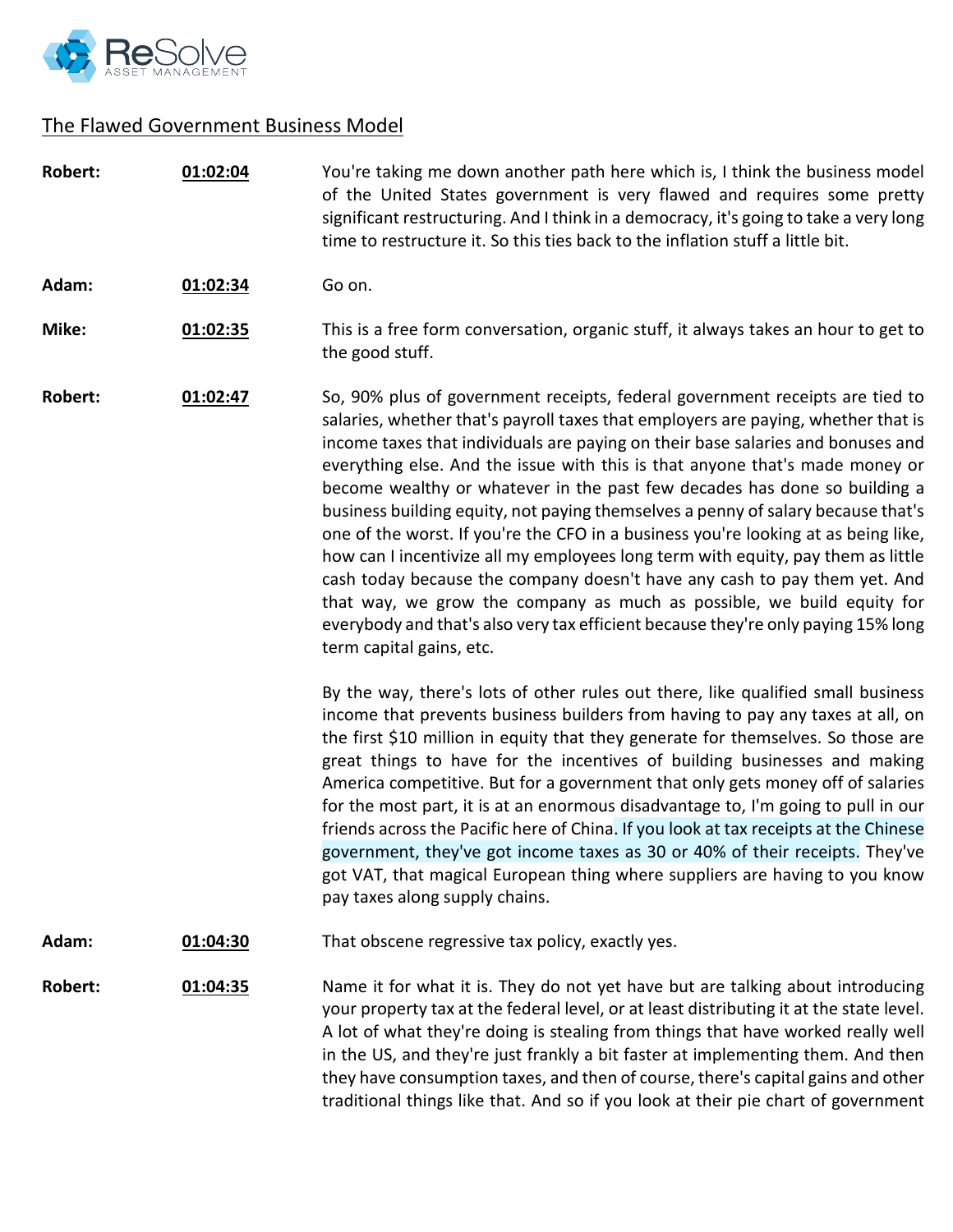

receipts and that, government is a diversified holding company. And if one of those segments sucks, they've got three other segments doing other things to help them. And so this is my issue and concern with the US government business model, is that they're heavily exposed to one source of cash and that one source of cash is not anywhere where anyone that is deploying capital is trying to deploy more.

You hear the circular argument of salaries haven't grown in however many years, but the government only collects money off of salaries and they're talking about they're going to raise taxes on salaries, and I'm just like, it's not going to fix the problem. So I think it is an extremely, it's obviously a very political problem to solve. But I think unquestionably for the US to either maintain our number one position or be competitive over the next 50 years, I think that pie chart has got to change from 90%, salaries to less than 50% salaries and 50% other shit.

**Adam: 01:06:05** … simplicity of.

**Mike: 01:06:07** Yeah. But that's only going to be accomplished through crisis. It's a crisis necessity change type scenario.

**Adam: 01:06:18** A crisis maybe just, we've seen an escalation and these emergent crises like the storming of the Capitol type phenomena, and Occupy Wall Street. And so these types of phenomena are accelerating in their frequency. And as the wealth distribution continues to get steeper and steeper, these types of crises are likely to explode more frequently and more violently. And though, that might be the type of urgency or crisis that that you're referring to.

**Mike: 01:07:02** Agreed. But does it lead to a more socialist state, less competitive state, rather than the emergence of some reaction that is more entrepreneurial in some way? So when you see the transition of societies over time, there seems to be that the US dominance followed by, or the UK's dominance followed by them falling to the next leader, the US may be falling to China. Do you think that the US has what it takes? Even in that crisis? What choice are they going to make? Are they going to make the choice to placate the uprising with more socialistic driven programs which maybe are not going to drive the kind of entrepreneurial fervor that's required?

**Robert: 01:07:57** I think the economics professors, let's leave aside capital gains for a second because that's clearly the hot one, that people are deciding whether or not should be taxed a little bit more heavily or close loopholes or whatever. At a minimum on the salary versus consumption side. There's the theory that says you should be taxing more aggressively at the consumption level than at the salary level to have a more prosperous society. And purely from an efficiency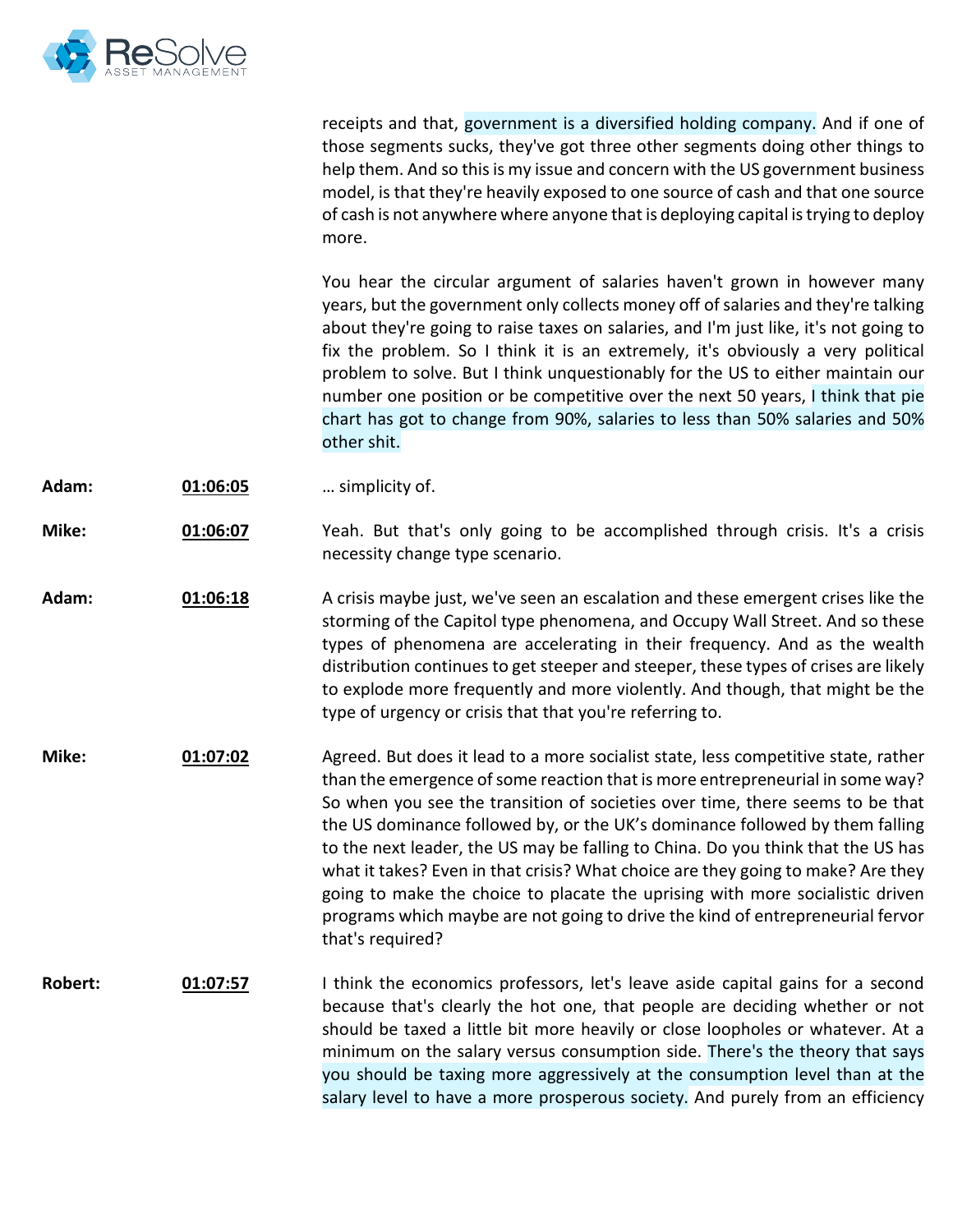

game and diversifying government revenues and all those things, you could certainly start to see how, hey, how do we figure out how to, salaries aren't even growing so dear God, why are we taxing those anymore? They're only ironically making it less attractive to then continue to use salaries as an incentive tool. And instead start to pull on things like consumption tax or something else like that.

**Mike: 01:08:55** Well, it certainly puts the taxation back into the consumers hands. You get to choose on a consumption tax, how much tax you'd like to pay.

**Adam: 01:09:04** Really, is that right?

**Mike: 01:09:11** Well, let me let me qualify that. When we say a luxury tax or a consumption tax, what I mean is more of at some level of spending that ticks up to be rather onerous. So if you would like to own a Lambo instead of a Honda Civic, you are going to pay a much larger tax on that particular item. So that the consumption tax is more tilted towards the higher net worth or higher income folks who are spending that money because it's as you say, you want to keep the lower end of the socio- economic strata relatively tax free or neutral or in this in the sense of a consumption tax. But as you go up the consumption stack, you're going to tax it more. I don't know how you do that. But it seems to me to make sense because then you're allowing, you're putting taxation into the hands of the consumer. You would like to consume, how much would you like to consume? Here's your tax bill. If you'd like to save that money, sure. I'm sorry, I'm not to suggesting it's *the* way, please propose another way.

- **Adam: 01:10:13** Well, no, what's missing in that is that you're not taxing away that portion of a person's income and or wealth that was gained through community support through pure luck or happenstance, through lucky timing of birth or...
- **Mike: 01:10:38** Hold on a second, let's say I'm sitting there, I have a million dollars, it's a windfall or \$10 million, I can do a couple things with it. One, I can invest it, if I invest it, that actually is not a horrible thing for the economy and for those around me. I can also spend it. And if you do have a consumption tax at higher levels of consumption you will push more of that to investment I would suppose because if I'm consumer and say, okay now, maybe I will drive a Honda Civic rather than Lambo because the Lambo is not 10X it's 30X because there's a 20X tax.
- **Adam: 01:11:14** And if we continue down this path, what will happen is that Jeff Bezos will own 99% of all wealth. And therefore, we don't need to worry about a consumption tax because there's going to be no one else earning any income.
- **Mike: 01:11:24** Sure.
- **Adam: 01:11:25** So this is just purely a function of the Pareto mechanics of wealth accumulation.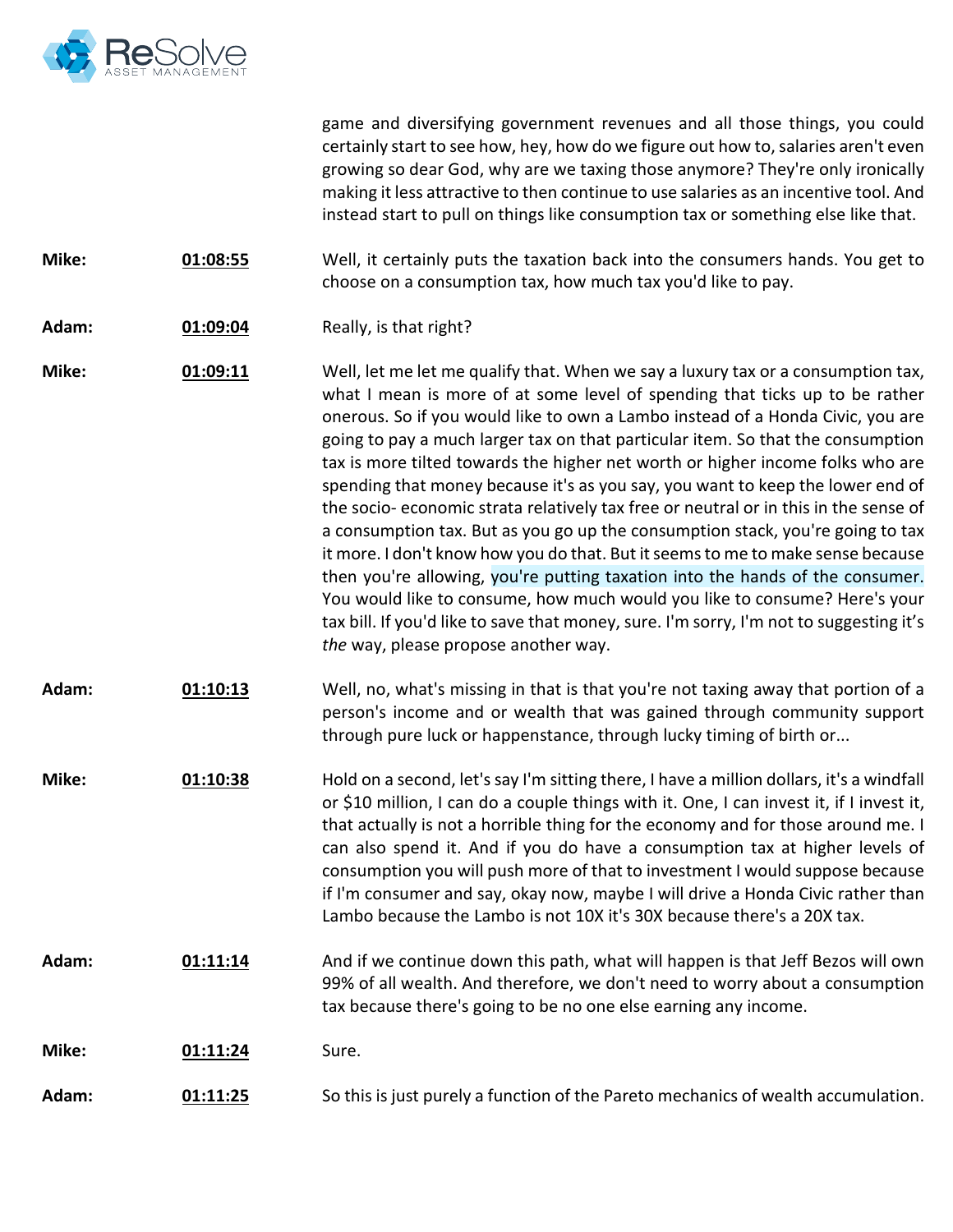

| Mike:    | 01:11:36 | Well, no, but there is an uprising. there's a Matrix Moment that comes.                                                                                                                                                                                                                                                                                                                                                                                                                                                                                                                                                                                                                                                                                                                                                                                                                                                                                   |
|----------|----------|-----------------------------------------------------------------------------------------------------------------------------------------------------------------------------------------------------------------------------------------------------------------------------------------------------------------------------------------------------------------------------------------------------------------------------------------------------------------------------------------------------------------------------------------------------------------------------------------------------------------------------------------------------------------------------------------------------------------------------------------------------------------------------------------------------------------------------------------------------------------------------------------------------------------------------------------------------------|
| Rodrigo: | 01:11:44 | I think at the end of the day the way to do a lot of this in the redistribution is the<br>estate tax. We're talking about this in the past, the fact that you've mentioned<br>it just briefly, but the idea that the problem is this very American ideal that you<br>work hard, you get, you do the right thing. You have a meritocracy, you reach<br>the American dream, you don't get lucky, you work hard and that's why you<br>become a billionaire. Where in fact, I think very few that are at the top, will not<br>recognize that they've gotten really incredibly lucky. Timing my business, a little<br>bit of smarts and little bit of gumption, sure. But a large portion of that money<br>is pure luck that should be redistributed to society. Now, it seems like the right<br>thing to do and it seems like something that even                                                                                                             |
| Mike:    | 01:12:32 | Seems like a terrible idea. Let's take the money from the people that are<br>smarter, just throw it away to the society.                                                                                                                                                                                                                                                                                                                                                                                                                                                                                                                                                                                                                                                                                                                                                                                                                                  |
| Rodrigo: | 01:12:40 | Right. So this is because nobody believes that there's any luck involved. But the<br>problem with trying to convince the rich to do that is that, let's assume that I'm<br>going to be okay at death, my family is going to get, 80% goes back to the<br>government. What is the government going to do with that? And more<br>specifically, is there any link between taxation and government spending right<br>now in the United States?                                                                                                                                                                                                                                                                                                                                                                                                                                                                                                                |
| Adam:    | 01:12:59 | No, There is no reason for it to go to the government, you can cancel the wealth.<br>It's literally just canceled. It's ones and zeros that is removed from the financial<br>system. Because we're managing the total amount of money in the system in<br>order to target a certain level of consumption relative to the ability of the<br>economy to produce.                                                                                                                                                                                                                                                                                                                                                                                                                                                                                                                                                                                            |
| Rodrigo: | 01:13:24 | You're burning tokens.                                                                                                                                                                                                                                                                                                                                                                                                                                                                                                                                                                                                                                                                                                                                                                                                                                                                                                                                    |
| Adam:    | 01:13:24 | If the amount of consumption available exceeds what the economy can produce,<br>that creates inflation. If the amount that the economy can produce exceeds<br>what can be consumed, that's deflation. So the idea is you want to create<br>enough money and put it in the hands of the right mix of people, so that your<br>spending matches your productivity, and you want to expand the money supply<br>at the rate of productivity growth. To Mike's point, you get more productivity<br>growth through investment. So that is a fair point. But there's a large amount of<br>capital that was earned but was just earned through luck, and that correlation<br>between the ability of a person who was able to earn money through one<br>segment of their life in a certain way, and their ability to turn around and then<br>compound capital at a similar rate, or even an above average rate in a different<br>context, is pretty well near zero. |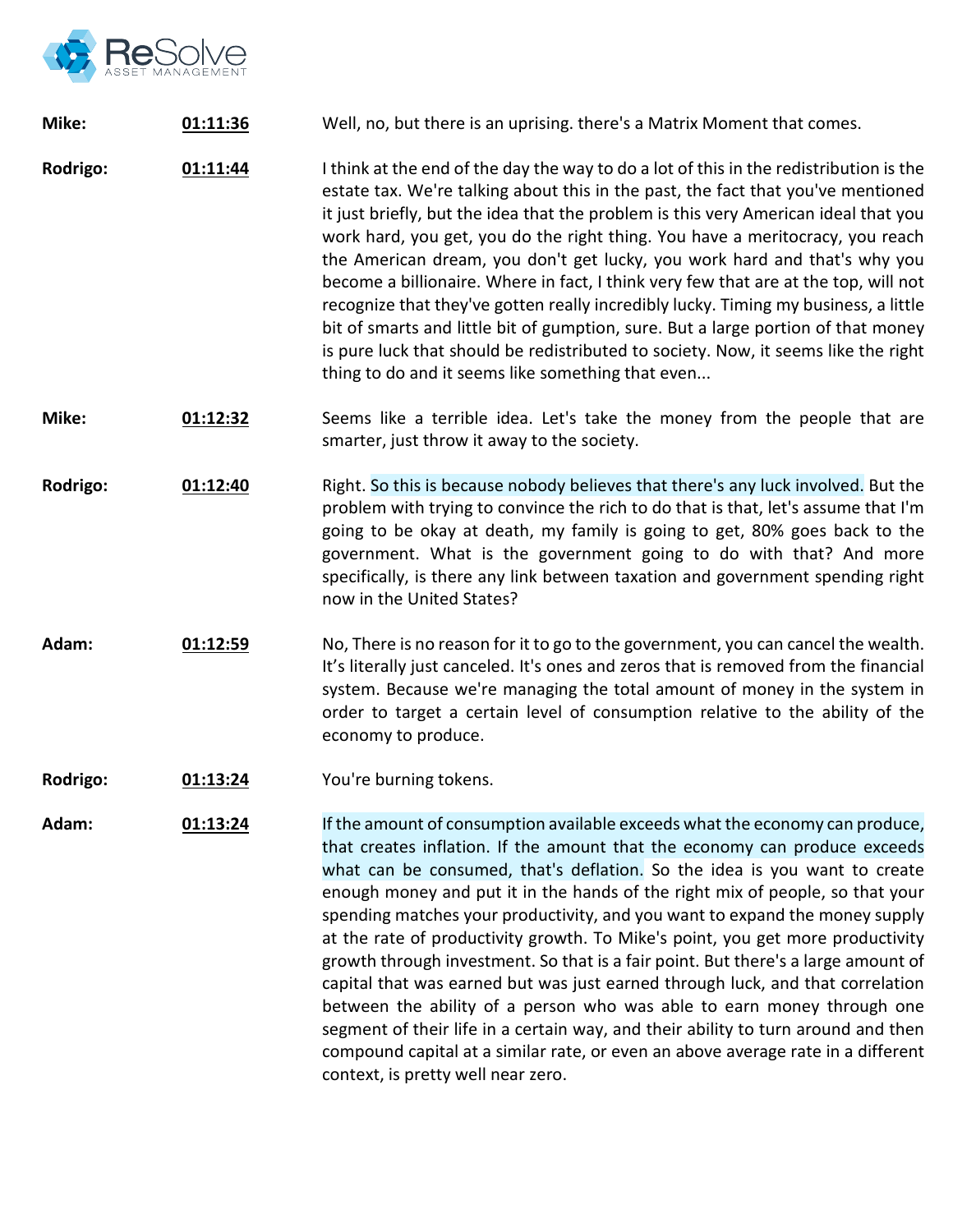

| Mike:          | 01:14:31     | It's not like we don't have examples of this though. The UK does this. The UK has<br>substantial inheritance taxes in the 30 to 50% range. So it's not like this<br>experiment isn't being done. And I'm not sure the UK is a shining                                                                                                                                                                                                                                                                                                                                                                                                                                                                                                                                                                                                                                                                                        |
|----------------|--------------|------------------------------------------------------------------------------------------------------------------------------------------------------------------------------------------------------------------------------------------------------------------------------------------------------------------------------------------------------------------------------------------------------------------------------------------------------------------------------------------------------------------------------------------------------------------------------------------------------------------------------------------------------------------------------------------------------------------------------------------------------------------------------------------------------------------------------------------------------------------------------------------------------------------------------|
| Adam:          | 01:14:48     | No, no, I agree. The challenge is always jurisdictional arbitrage anyway. There is<br>a property tax or an estate tax that nobody pays except those of them in the<br>middle income bracket.                                                                                                                                                                                                                                                                                                                                                                                                                                                                                                                                                                                                                                                                                                                                 |
| Mike:          | 01:14:55     | In the UK it's paid. There's very few ways to escape it as I understand it in the UK<br>system.                                                                                                                                                                                                                                                                                                                                                                                                                                                                                                                                                                                                                                                                                                                                                                                                                              |
| Adam:          | 01:15:04     | But the UK system is a lot flatter than the US system.                                                                                                                                                                                                                                                                                                                                                                                                                                                                                                                                                                                                                                                                                                                                                                                                                                                                       |
| Rodrigo:       | $01:15:08$ A | And ultimately, I think the reason there's not going to be any buy in from the<br>billionaires is because they would argue as I would possibly, this is a good<br>argument is that, you can give the money, nobody's going to burn the money.<br>So I'm just going to put that idea to the side. But instead of giving it to the<br>government who uses inefficiently, you have the Gates Foundation that is using<br>their money to actually do good outside of the United States and globally with<br>the vaccines and whatnot. They're more efficient, they've run a business, they've<br>run their foundations like a business that can do a better job. Similar thing that<br>Bezos is doing, and in a way Elon Musk. So, the utility of those billionaire dollars<br>might be seen as being more efficient than any government can pull off by estate<br>tax. That's the argument I would make if I were when I become |
| Mike:          | 01:16:00     | There's concerns I have about the perversions that happen when that money<br>gets into government and all of the kickback scenarios and the money will shift<br>a power dimension to government in a way that I'm not sure how that works<br>out. I'm actually interested                                                                                                                                                                                                                                                                                                                                                                                                                                                                                                                                                                                                                                                    |
| Adam:          | 01:16:14     | Hold on. What I want to know is what would Bono say?                                                                                                                                                                                                                                                                                                                                                                                                                                                                                                                                                                                                                                                                                                                                                                                                                                                                         |
| Mike:          | 01:16:18     | Yeah, that's what I was going to say                                                                                                                                                                                                                                                                                                                                                                                                                                                                                                                                                                                                                                                                                                                                                                                                                                                                                         |
| <b>Robert:</b> | 01:16:27     | I'm going to first say that I have a lot of respect that the three you work together<br>and work together so well, because in that bit that we just heard, those were<br>three very different prioritization of values, three different opinions about the<br>way to fix it. And I'm very impressed because it is not very common in our<br>country at the moment to have that many differences of views still smiling and<br>other<br>laughing<br>with<br>each<br>the<br>end.<br>at                                                                                                                                                                                                                                                                                                                                                                                                                                         |
| Adam:          | 01:16:58     | That's what puts a smile on our face, man, that's what makes ReSolve go around<br>I can tell you.                                                                                                                                                                                                                                                                                                                                                                                                                                                                                                                                                                                                                                                                                                                                                                                                                            |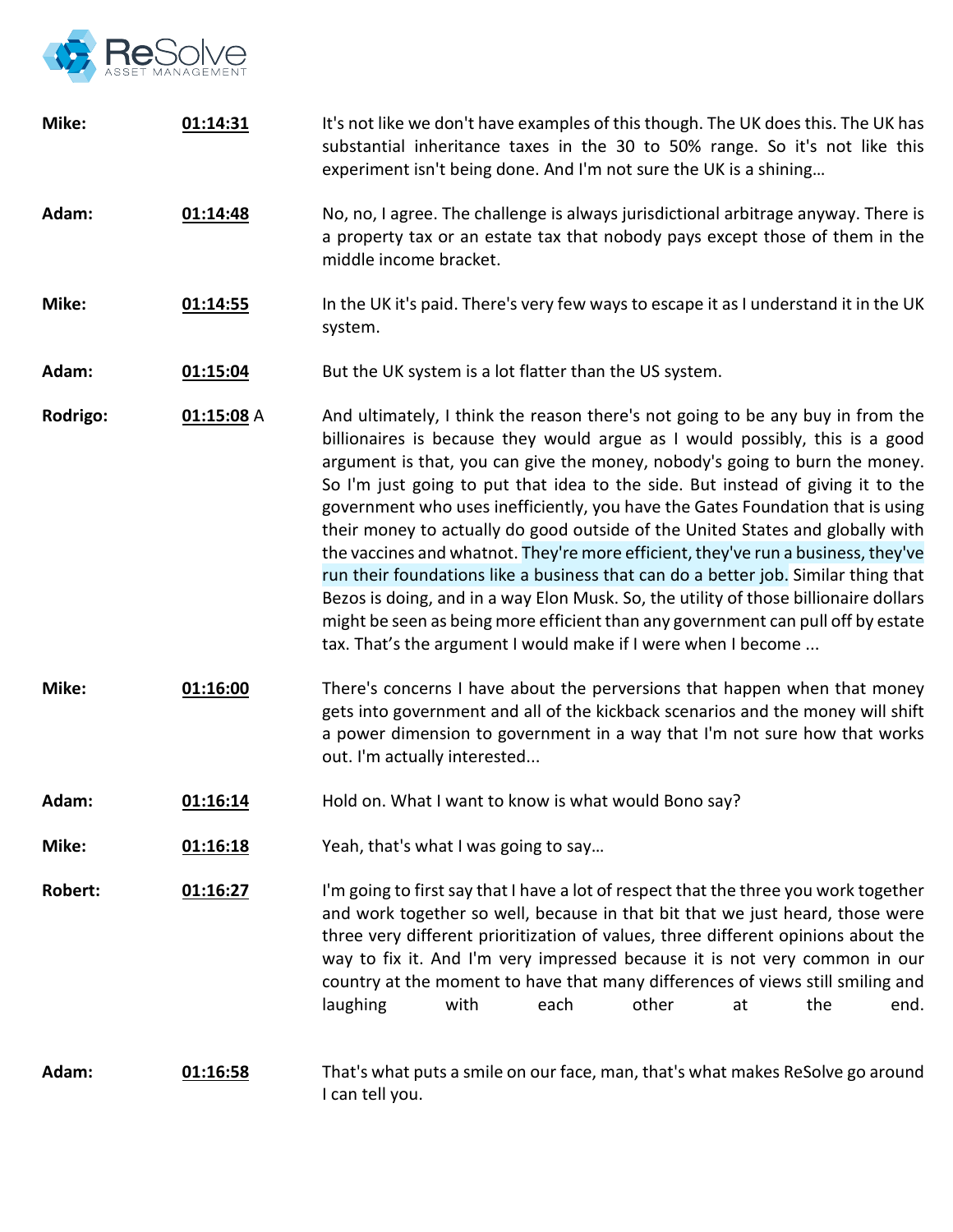

| Robert: | 01:17:02 | That was a very cool thing to see. |
|---------|----------|------------------------------------|
|---------|----------|------------------------------------|

**Mike: 01:17:05** Jump in with your thoughts. Give us your thoughts.

**Robert: 01:17:08** I'll say that, I believe I have all the ability to point out the problems, I am wildly incapable at knowing any of the solutions. But I like the way you posed the question, which is what would Bono do? You know, one of the funniest things about his business is things his product and things are really good. This one time we were in a meeting, and, god this guy, there was some promoters trying to sell us some kind of rip off American Idol show and they're like, it's so valuable, we just need \$300 million to make the first two seasons, you get to own it forever, it's going to be amazing. And they didn't have any sort of direction over how to differentiate or what market it was tapping into, those really big ,and Bono would do the same because he'd normally wear sunglasses.

> And sometimes if he really wanted people to pay attention to them, he'd take off the sunglasses and set them on the table, and he has really pale blue eyes, and I can't do an Irish accent. But he'd say, like, the dirty secret about U2, is that we were the world's most successful Christian rock band. But we never ever told our fans that. We let them create the illusions, we let them create the mantra, you can't put it in their faces like that, that was that was our version of going after the biggest market in the goddamn world, Christianity.

**Adam: 01:18:44** Amazing.

**Robert: 01:18:44** It was really funny and sweet and beautiful. Anyway, he had he had all sorts of little sayings and things like that. Now, the other thing about him, I think that he gets a lot of credit for, is that he has been as successful with both getting both liberals and conservatives to open up their wallets for causes that he can get, that he can kind of unite people around. I mean, Apple is still selling red products today, I think that's likely to go away at some point in the near future, that deal existed because of that guy. So I think he had a very unique ability at not overly joining one side and finding issue, or call it solutions specific enough that he could get people to join with him, and there didn't have to be any sort of like party line debate about it. So that's something that I often think about, sort of conflict resolution and things like that is how do we narrow the issue to something so specific, that everyone can agree enough to move forward on it in some way or the other?

- **Mike: 01:19:55** That's brilliant, actually. That's the way change has been done if you think about certain circumstances there's always one pinpoint of agreement. And then it grows from there.
- **Adam: 01:20:09** Yes, foot in the door.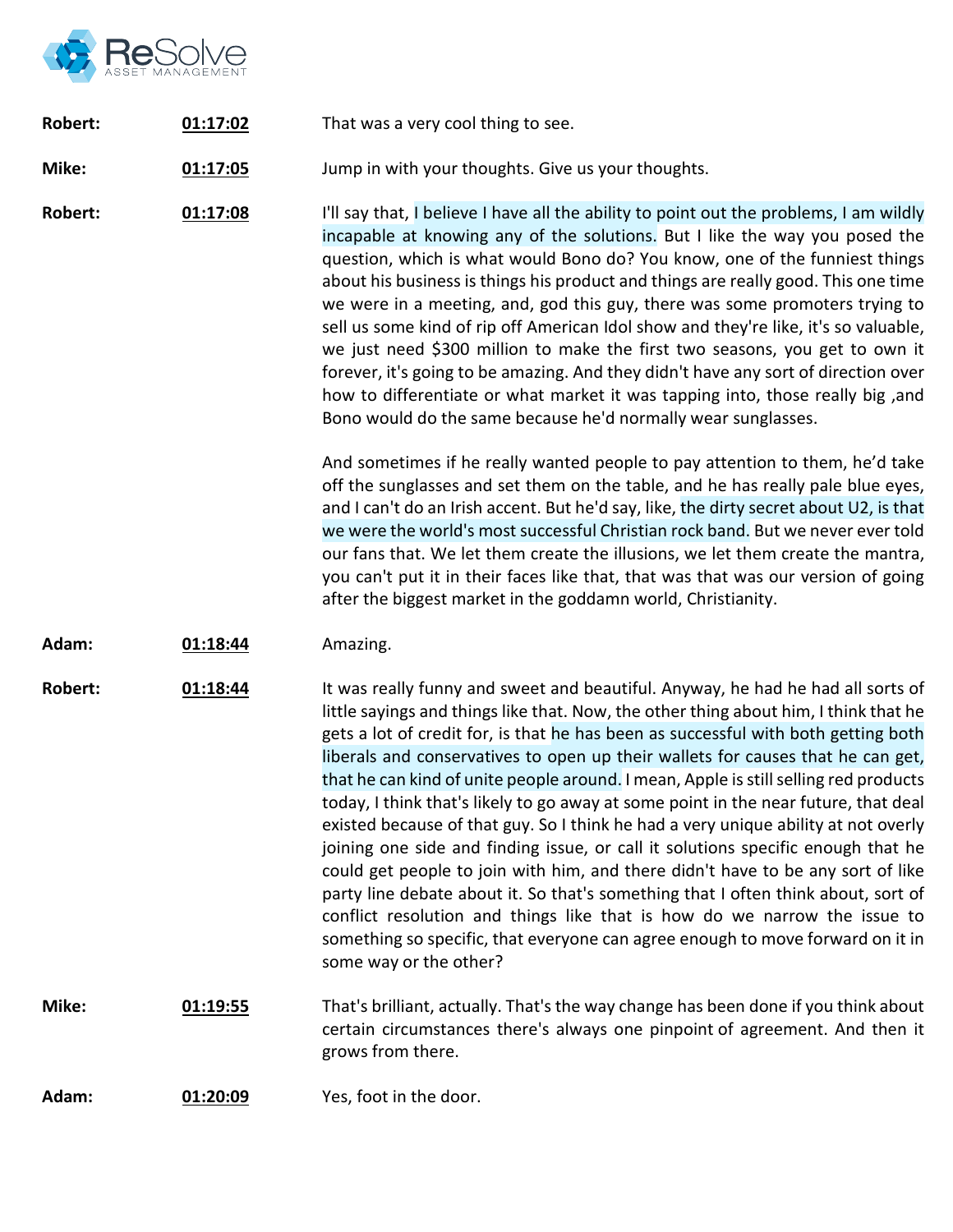

| Mike:          | 01:20:09 | Yeah. It's a mind blowing insight actually. It's odd. It's mind blowing, because it's<br>so obvious when you think about how change occurs and how waves of those,<br>that sort of the Overton window of public discourse on a topic, how that<br>happens, it's usually from one thing that everyone can agree on and then that<br>agreement sort of grows.                                                                                                                                                                                                                                                                                                                                                                                                                                                                                                                                                                                                                                                                                                                             |
|----------------|----------|-----------------------------------------------------------------------------------------------------------------------------------------------------------------------------------------------------------------------------------------------------------------------------------------------------------------------------------------------------------------------------------------------------------------------------------------------------------------------------------------------------------------------------------------------------------------------------------------------------------------------------------------------------------------------------------------------------------------------------------------------------------------------------------------------------------------------------------------------------------------------------------------------------------------------------------------------------------------------------------------------------------------------------------------------------------------------------------------|
| Adam:          | 01:20:38 | So what are we? What is that policy plank that can bring people together at the<br>moment? Does anyone have any insight? Reese's Peanut Butter Cups are better<br>than Mars Bars?                                                                                                                                                                                                                                                                                                                                                                                                                                                                                                                                                                                                                                                                                                                                                                                                                                                                                                       |
| <b>Robert:</b> | 01:20:51 | I think they're getting there on infrastructure, I think they're getting there. You<br>just move their number up, it will take some time with it, it feels like it's just like<br>it's starting to happen. Like, I'm getting politics less in my Facebook, Instagram,<br>Drudge Report, Huff Post, it's all kind of cooling off a little bit.                                                                                                                                                                                                                                                                                                                                                                                                                                                                                                                                                                                                                                                                                                                                           |
| Adam:          | 01:21:11 | You know what? That's so true and once the pandemic news kind of rolls off<br>over the next year or so, what are we going to do with all our spare time, right?<br>Like we spent four years obsessing over Trump.                                                                                                                                                                                                                                                                                                                                                                                                                                                                                                                                                                                                                                                                                                                                                                                                                                                                       |
| <b>Robert:</b> | 01:21:25 | We're going to go inside out.                                                                                                                                                                                                                                                                                                                                                                                                                                                                                                                                                                                                                                                                                                                                                                                                                                                                                                                                                                                                                                                           |
| Adam:          | 01:21:29 | Exactly. Like, go play with your kids, go swing a baseball bat, go kick a soccer ball,<br>go hit a tennis ball. But it'll be kind of nice just to go back to normal.                                                                                                                                                                                                                                                                                                                                                                                                                                                                                                                                                                                                                                                                                                                                                                                                                                                                                                                    |
| Rodrigo:       | 01:21:39 | I mean, the quote that Richard actually sent us through Slack yesterday, I think<br>works here. Convincing someone to change their mind is really the process of<br>convincing someone to change their tribe. If they abandon their beliefs, they run<br>the risk of losing social ties, you can't expect someone to change your mind if you<br>take away their community too. You have to give them somewhere to go.<br>Nobody wants their worldview torn apart if loneliness is the outcome. So I think<br>if you're trying to do a wholesale change, and like your tribe is wrong, come to<br>my tribe. Or just, your tribe is wrong and they don't have a tribe, that people<br>that they've known they've communicated with, they've texted with Twitter,<br>Reddit, whatever you want. And then all of a sudden you break their brain, then<br>it's not going to work. And I like the idea of finding a single point of commonality<br>and working through that, and then slowly but surely one at a time, hopefully<br>creating either a new tribe or neutralizing the extremes. |
| Adam:          | 01:22:37 | Yeah, totally.                                                                                                                                                                                                                                                                                                                                                                                                                                                                                                                                                                                                                                                                                                                                                                                                                                                                                                                                                                                                                                                                          |
| Mike:          | 01:22:39 | I don't know what you guys I'm going to be listening to every single U2 song now<br>through the lens of Christianity.                                                                                                                                                                                                                                                                                                                                                                                                                                                                                                                                                                                                                                                                                                                                                                                                                                                                                                                                                                   |
| Rodrigo:       | 01:22:48 | Sunday, Bloody Sunday.                                                                                                                                                                                                                                                                                                                                                                                                                                                                                                                                                                                                                                                                                                                                                                                                                                                                                                                                                                                                                                                                  |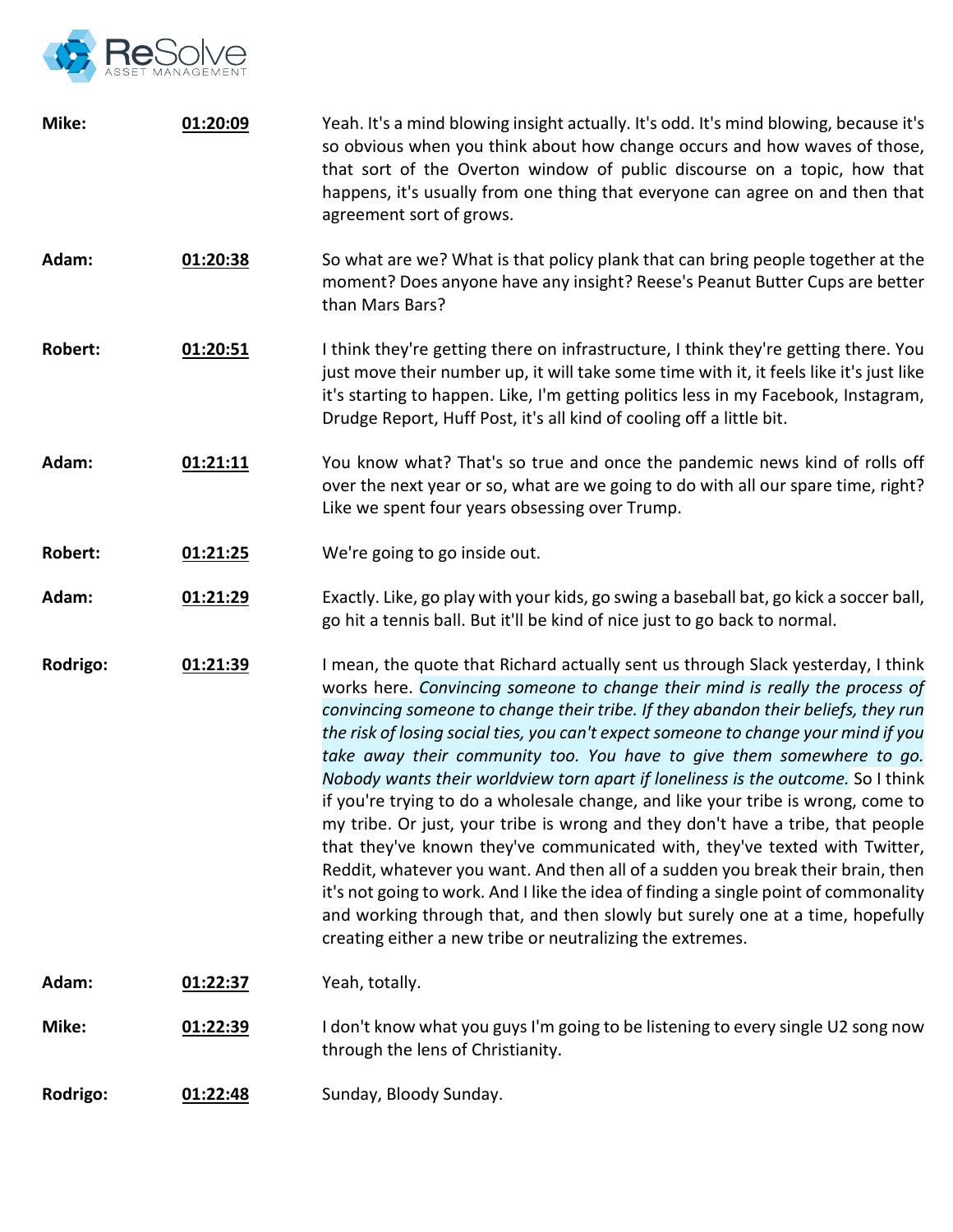

| Mike:          | 01:22:52 | I feel like what was the movie, set when they where the kid's dead through the<br>whole thing? The Sixth Sense, of at the end of the movie, you have to realize,<br>Jesus.                                                                                                                                                                                                                                                                                                                                                                                                                                                                                                                                                                                                                   |
|----------------|----------|----------------------------------------------------------------------------------------------------------------------------------------------------------------------------------------------------------------------------------------------------------------------------------------------------------------------------------------------------------------------------------------------------------------------------------------------------------------------------------------------------------------------------------------------------------------------------------------------------------------------------------------------------------------------------------------------------------------------------------------------------------------------------------------------|
| Rodrigo:       | 01:23:03 | Bono is the architect of The Matrix.                                                                                                                                                                                                                                                                                                                                                                                                                                                                                                                                                                                                                                                                                                                                                         |
| <b>Robert:</b> | 01:23:07 | Amazing.                                                                                                                                                                                                                                                                                                                                                                                                                                                                                                                                                                                                                                                                                                                                                                                     |
| Adam:          | 01:23:09 | So anyways, this has been great. Robert, I honestly had no idea what to expect<br>coming on, because I had not done very much homework. But this has actually<br>been really interesting. And I thank you so much for volunteering your time on<br>a Friday afternoon to come out and chat with. We can off road quite a bit as<br>you've seen, and it's often hard to know where the conversation goes.                                                                                                                                                                                                                                                                                                                                                                                     |
| <b>Robert:</b> | 01:23:38 | Yeah. Adam, as casual and as interesting as advertised. Very cool. Thank you for<br>letting me                                                                                                                                                                                                                                                                                                                                                                                                                                                                                                                                                                                                                                                                                               |
| Rodrigo:       | 01:23:45 | Good luck man with the highly concentrated portfolio approach. We're big fans<br>of that and it's a battle out there. But you got the right guys at Alpha Architect<br>there.                                                                                                                                                                                                                                                                                                                                                                                                                                                                                                                                                                                                                |
| Adam:          | 01:23:56 | Where can our audience find you?                                                                                                                                                                                                                                                                                                                                                                                                                                                                                                                                                                                                                                                                                                                                                             |
| <b>Robert:</b> | 01:23:58 | That's a good question. We've been very pleasantly surprised. Every Friday, we<br>release a short little video, it's three minutes long, put on YouTube and Twitter<br>and LinkedIn. And in it, we basically condense the research or the insight from<br>the week. We're doing all sorts of, we talked about that research stuff we're<br>doing before. And the idea is on Friday, what's the one largest takeaway that we<br>had as an investment team from the week, and that's something that we share<br>publicly and a lot of early investors have been thanking us for it and encouraging<br>us to keep doing it. So I'm going to use that as the as the first place to experience<br>us but yeah, we're just Upholdings on Twitter, YouTube. That's the easiest place<br>to find us. |
| Adam:          | 01:24:44 | @upholdings.                                                                                                                                                                                                                                                                                                                                                                                                                                                                                                                                                                                                                                                                                                                                                                                 |
| Robert:        | 01:24:47 | Yeah.                                                                                                                                                                                                                                                                                                                                                                                                                                                                                                                                                                                                                                                                                                                                                                                        |
| Mike:          | 01:24:49 | Two things on that. What were the insights for the week this week in 30 seconds<br>or less? And because I've seen you also talk about what are you the top<br>questions coming from the field, your top company, their clients or in your<br>research meeting. So two-part question which is a terrible thing to ask. But one,<br>what did you cover this weekend? What are the top questions coming from the<br>field for you?                                                                                                                                                                                                                                                                                                                                                              |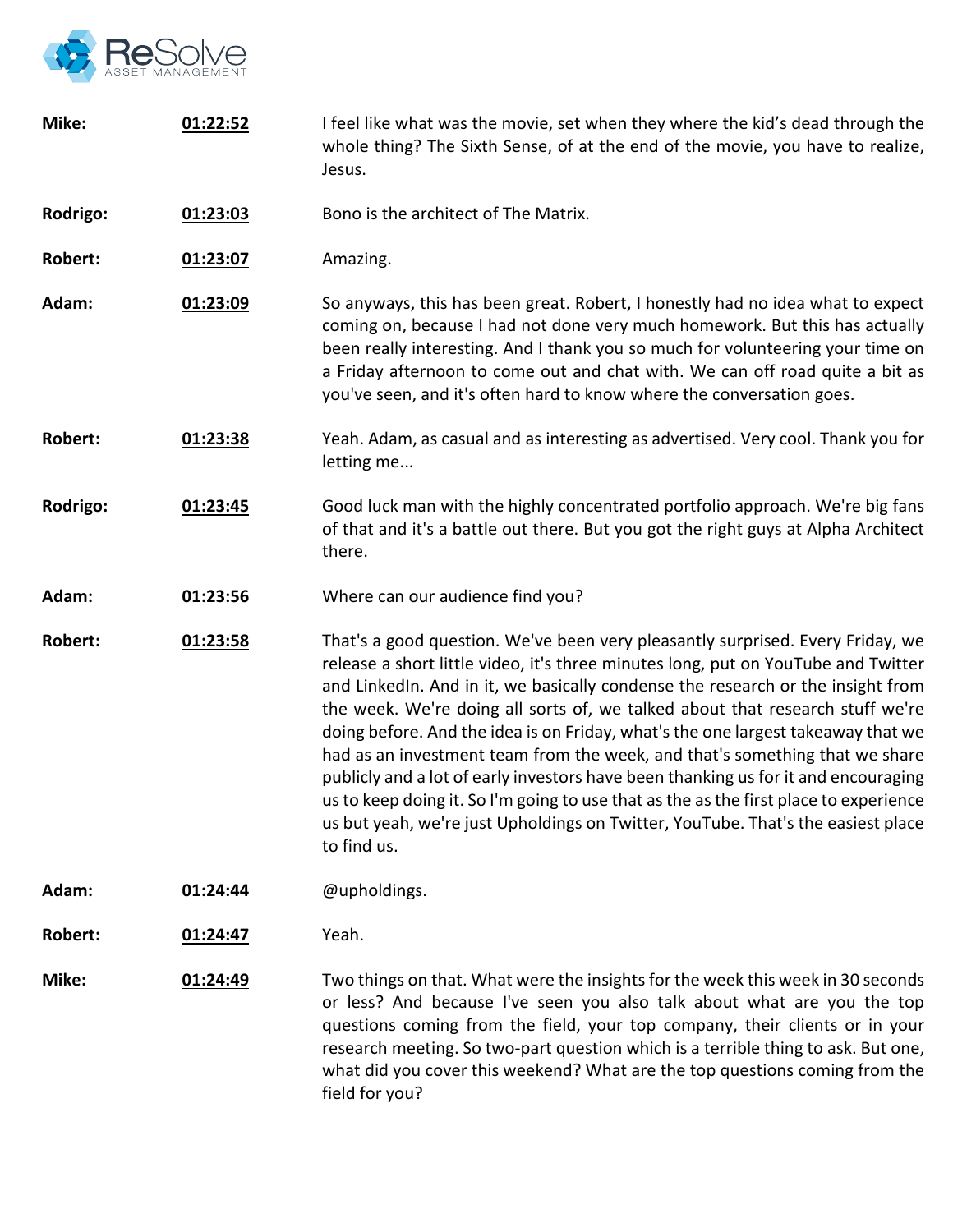

| Robert: | 01:25:13 | Yeah, it's like quarterly earnings calls, equity analysts just jamming them all in.                            |
|---------|----------|----------------------------------------------------------------------------------------------------------------|
|         |          | The quick insight from today was about, the S&P 500 has had a killer start to the                              |
|         |          | year and it hasn't been in the FANG stocks which were historically the largest                                 |
|         |          | driver of S&P returns over the last five to 10 years. So it has been about some of                             |
|         |          | the valuation dislocation that we've seen, we sort of pick the Cloud Services                                  |
|         |          | segment specifically because the cloud infrastructure providers, the enterprise                                |
|         |          | software makers and the specific application developers have all traded down                                   |
|         |          | like 20, 30% since the beginning of the year, while the S&P is up 15%. So when                                 |
|         |          | you see a 35% valuation dislocation between one basket of securities and                                       |
|         |          | another, and this Cloud Services segment, by the way, their customers are                                      |
|         |          | mostly the S&P 500. So if the companies in the S&P 500 are doing well, and these                               |
|         |          | guys are growing their revenue 30% plus over here, that means that they are in                                 |
|         |          | effect extracting cash from the successful businesses in the S&P 500.                                          |
|         |          | So that was the thing that we kind of talked about today and starting to look at                               |
|         |          | some of the valuations of those businesses for potential investment. And the                                   |
|         |          | and the first contract of the state of the contract of the contract of the contract of the contract of the con |

second part of the question is, what is the most common question you would get? These are ridiculous. Technically the answer to this question, it's either should I buy Bitcoin or I don't understand ARK? Can you explain it to me? Those are the two most common questions. We don't always answer them because they're not...go ask Ark if you want to know what Ark is. We're not a commodity fund. So go ask a commodity investor if you want to know what to do with Bitcoin. But technically, those are our two most asked questions.

- **Mike: 01:27:17** Very cool. All right.
- **Rodrigo: 01:27:20** Well, we'll have to head over those in the next round.
- **Mike: 01:27:22** Yeah. I had a couple of questions that I didn't get to ask, but we're more past the time and that will leave some questions for next time. So there we go, I'm going to leave him hanging before the commercial. And as always, all of you who are listening, hit that Like button, share, share these with friends, family, share them, proliferate them everywhere so that we can get more great guests like Robert on. And Robert, thanks again for coming and joining us and we look forward to seeing you in the future.
- **Adam: 01:27:52** Yeah, thanks a lot man. Have a great weekend. Have a great long weekend.
- **Rodrigo: 01:27:57** Yes, indeed.
- **Adam: 01:27:58** And to all of you listening, have a great weekend and join us again next week.